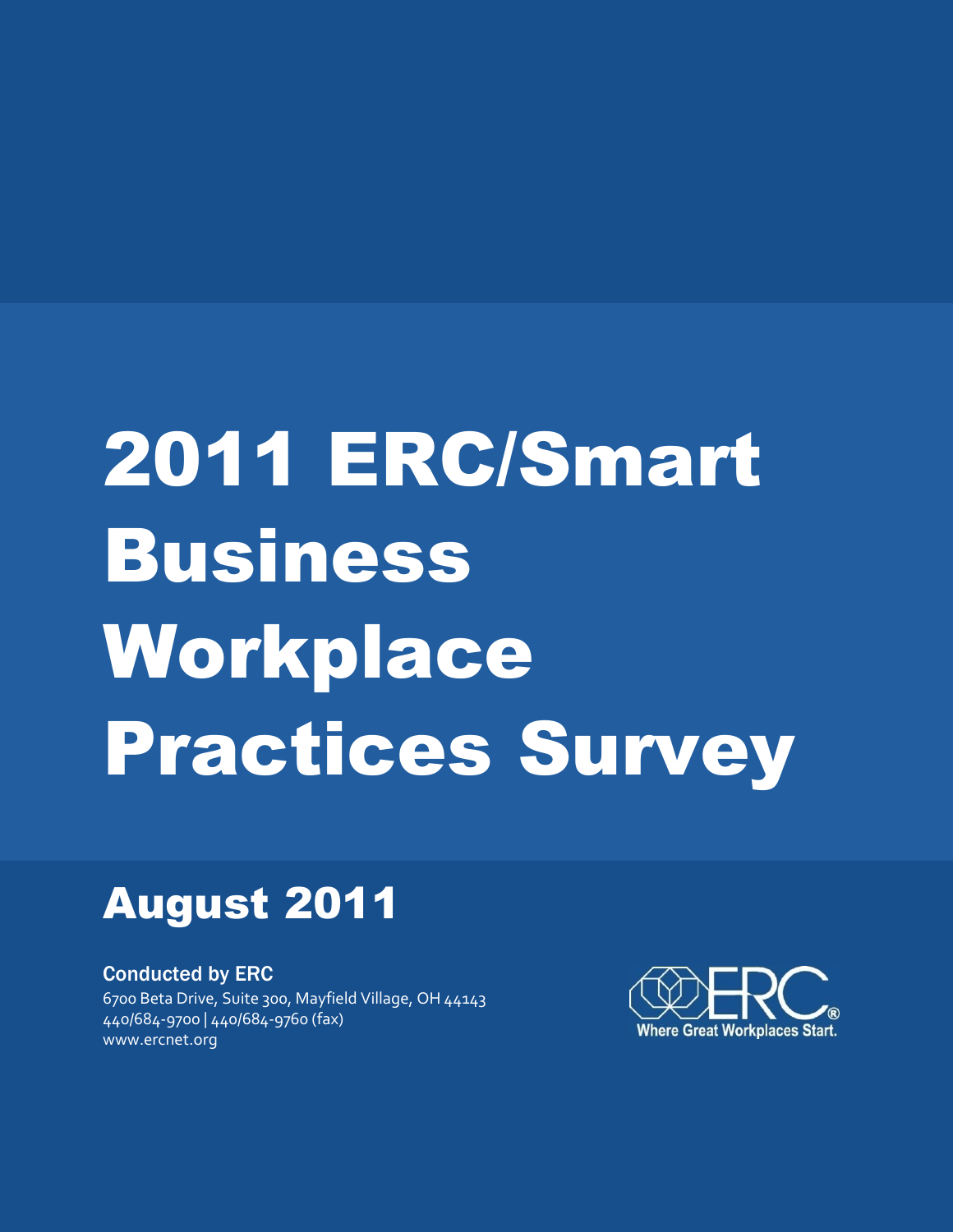## **About ERC**

ERC is Northeast Ohio's largest organization dedicated to HR and workplace programs, practices, training and consulting. ERC membership provides employers access to an incredible amount of information, expertise, and cost savings that supports the attraction, retention, and development of great employees. We also host the nationally recognized NorthCoast 99 program and sponsor the ERC Health insurance program. For more information about ERC, please visit [www.ercnet.org.](http://www.ercnet.org/)

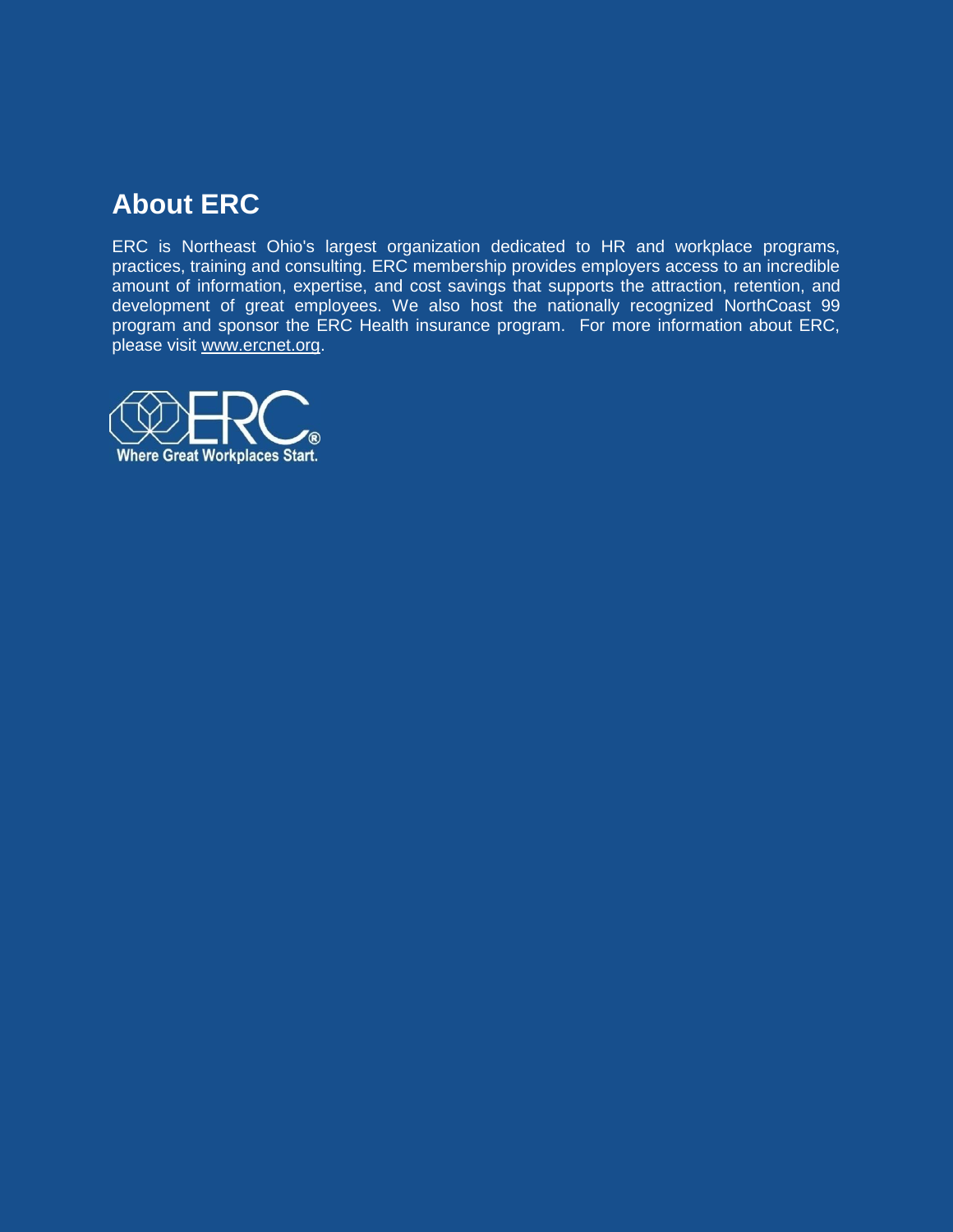## Table of Contents

| <b>Introduction &amp; Methodology</b> | 3              |
|---------------------------------------|----------------|
| General                               | 4              |
| <b>Benefits</b>                       | $\overline{7}$ |
| <b>Compensation</b>                   | 12             |
| <b>Recruiting &amp; Hiring</b>        | 14             |
| <b>Workforce</b>                      | 16             |
| <b>Communication</b>                  | 18             |
| <b>Training &amp; Development</b>     | 20             |
| <b>Safety</b>                         | 22             |
| <b>Other</b>                          | 23             |
| <b>Respondent Demographics</b>        | 25             |
| <b>Participating Organizations</b>    | 26             |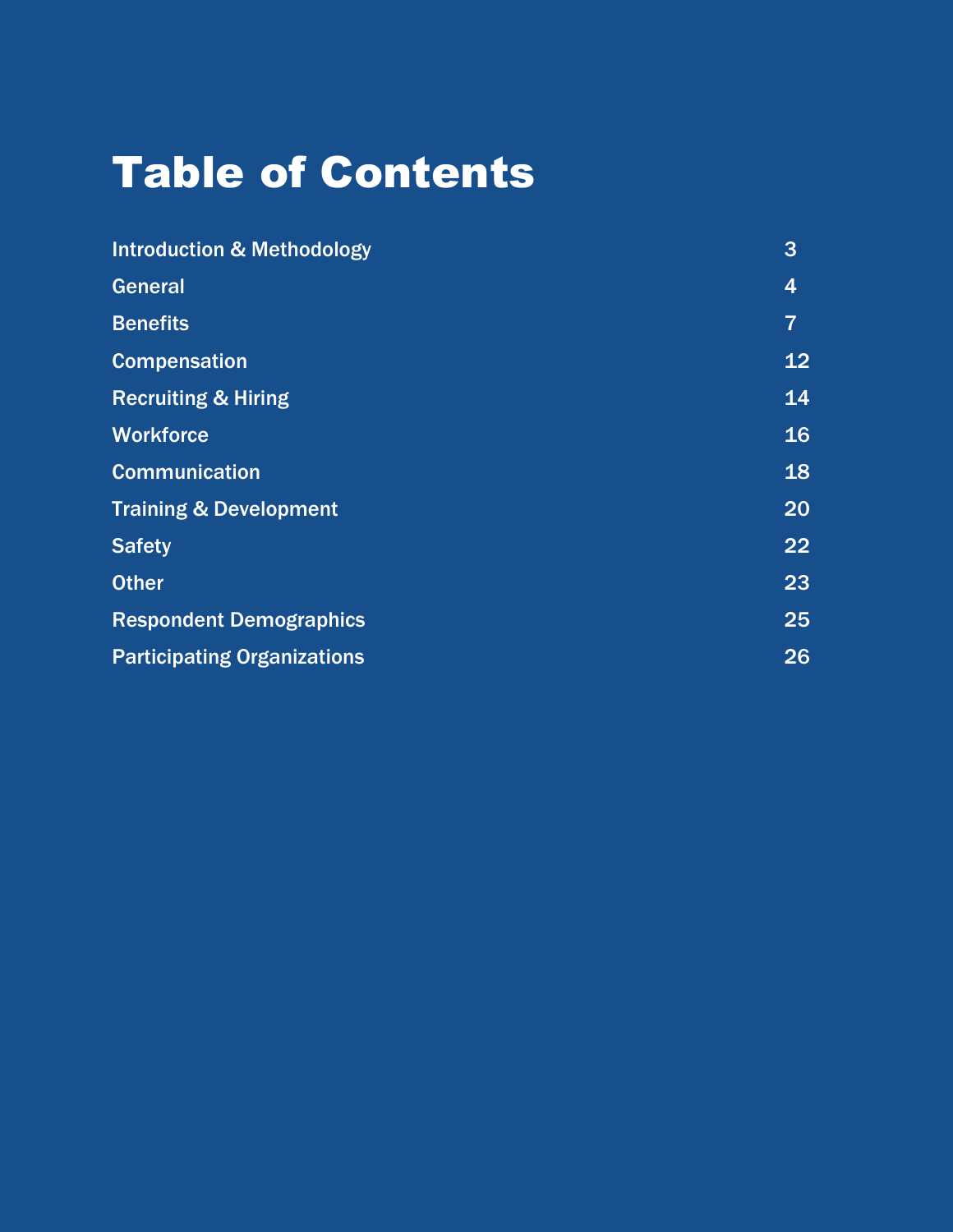## **Introduction & Methodology**

This report summarizes the results of ERC's survey of organizations in Northeast Ohio, conducted from March through May, on a variety of workplace practices. This survey was conducted in partnership with Smart Business Magazine. The survey reports trends in:

- Benefits
- Compensation
- Recruiting and hiring
- Workforce
- Communication
- Training and development
- Safety

All ERC members were invited to participate in the survey in early March via email invitation and other promotions, and participated in the survey throughout the month. The survey officially closed on May 20th. In order to provide the most reliable and accurate information, data was cleaned and duplicate records were removed. Any outliers or invalid data were also eliminated, yielding a final data set of 108 participating organizations, only from Northeast Ohio. Qualitative data was coded where applicable or analyzed according to commonality or major themes, and all quantitative data was analyzed using statistical software to ensure data validity and reliability.

This report shows several frequencies and response distributions. Frequencies of data responses may not total 100% exactly in some cases due to rounding of decimals or the ability for participating organizations to select multiple response options.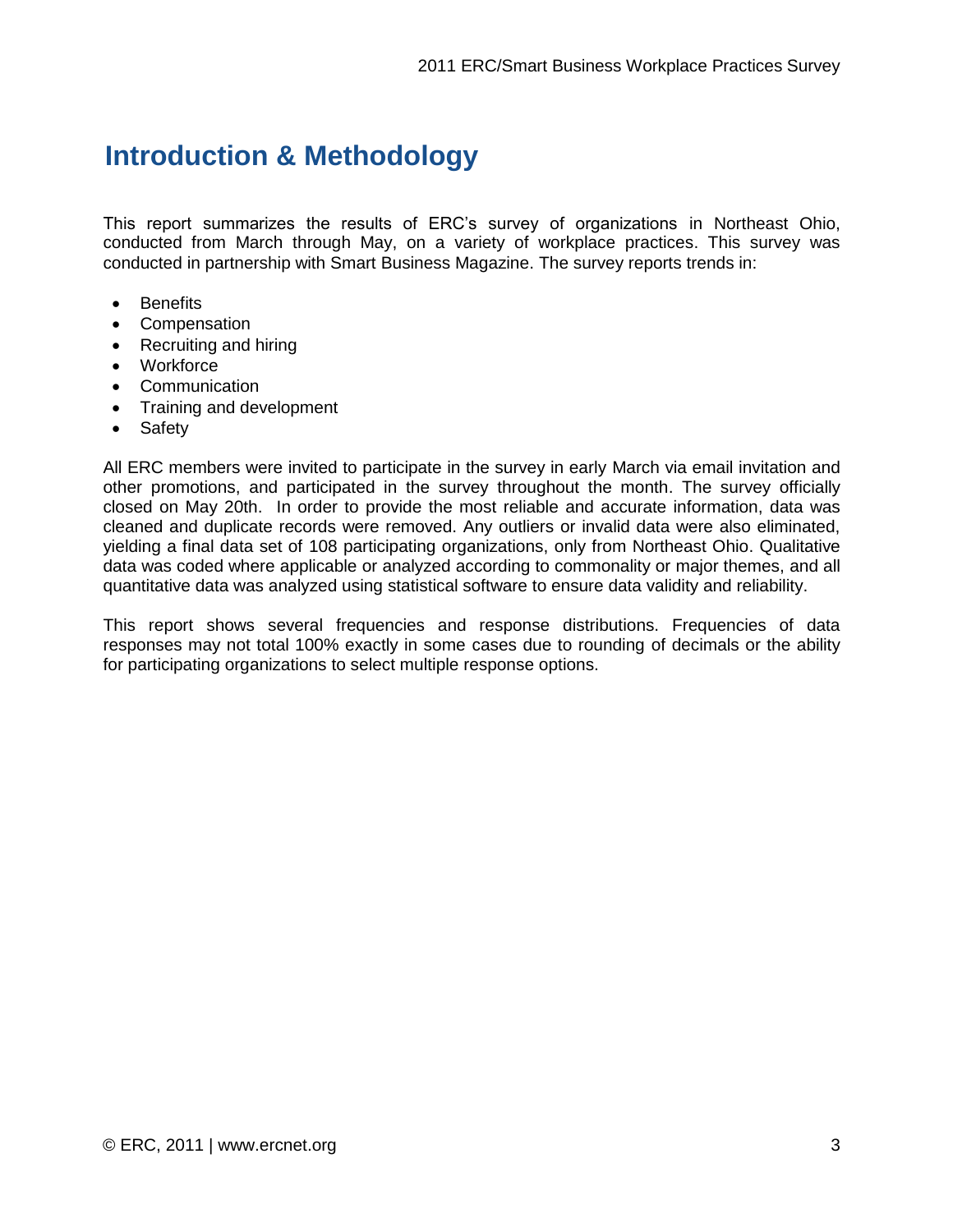## **General**

**1. In five words or less, what is the biggest challenge your company faces today?**

#### **All Organizations**

| Count          | Response                   | Count | Response                          |
|----------------|----------------------------|-------|-----------------------------------|
| 33             | Hiring/retaining employees | 3     | Talent and performance management |
| 10             | Managing growth            | 2     | Financial stability               |
| 9              | Economic conditions        | 2     | Foreign competition               |
| 7              | Controlling costs          | 2     | Strategic planning                |
| 7              | Increasing sales           | 1     | Aging workforce                   |
| 5              | Funding                    | 1     | Culture change                    |
| $\overline{4}$ | Healthcare costs           | 1     | Legal/regulatory landscape        |
| 3              | Competition                | 1     | Protecting market share           |
| 3              | Customer demands           | 1     | Succession planning               |

#### **Manufacturing**

| Count          | Response                   | Count | Response                          |
|----------------|----------------------------|-------|-----------------------------------|
| 15             | Hiring/retaining employees |       | Aging workforce                   |
| 5              | Managing growth            | 1     | Competition                       |
| 4              | Controlling costs          | 1     | Culture change                    |
| $\overline{4}$ | Economic conditions        | 1     | Legal/regulatory landscape        |
| $\overline{4}$ | Healthcare costs           | 1     | Protecting market share           |
| 3              | Increasing sales           | 1     | Strategic planning                |
| $\overline{2}$ | Customer demands           | 1     | Succession planning               |
| $\mathcal{P}$  | Foreign competition        | 1     | Talent and performance management |

#### **Non-Manufacturing**

| Count | Response                   | Count         | Response                          |
|-------|----------------------------|---------------|-----------------------------------|
| 18    | Hiring/retaining employees | $\mathcal{P}$ | Competition                       |
| 5     | Economic conditions        | 2             | <b>Financial stability</b>        |
| 5     | Funding                    | 2             | Talent and performance management |
| 5     | Managing growth            | 1             | Customer demands                  |
| 4     | Increasing sales           | 1             | Strategic planning                |
| 3     | Controlling costs          |               |                                   |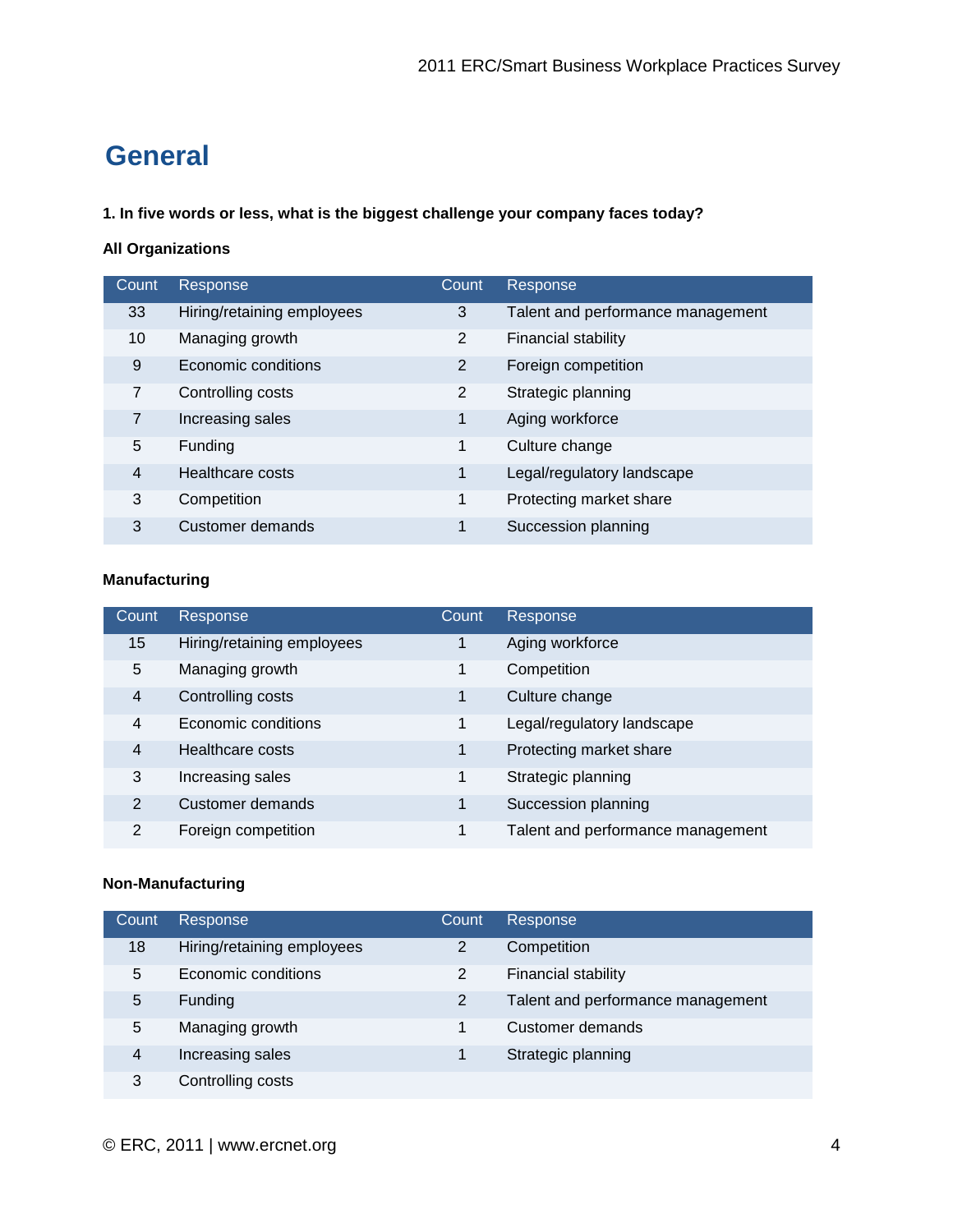#### **2. What is the most important position in your company?**

#### **All Organizations**

| Count          | Response                       | Count | Response                             |
|----------------|--------------------------------|-------|--------------------------------------|
| 28             | All positions                  | 1     | <b>Fund Development/Grant Writer</b> |
| 25             | President/CEO                  | 1     | Top Management                       |
| 7              | <b>Sales</b>                   | 1     | Librarian                            |
| 3              | <b>Customer Service</b>        | 1     | <b>Managing Director</b>             |
| $\overline{2}$ | <b>Chemist/Scientist</b>       | 1     | <b>Manufacturing Manager</b>         |
| 2              | <b>Chief Operating Officer</b> | 1     | Operations                           |
| $\overline{2}$ | <b>Direct Care</b>             | 1     | Owner                                |
| $\overline{2}$ | General Manager                | 1     | Phlebotomist                         |
| $\overline{2}$ | Receptionist                   | 1     | <b>Plant Production Workers</b>      |
| 1              | <b>Account Manager</b>         | 1     | Project Manager                      |
| 1              | Controller                     | 1     | Service Technician                   |
| 1              | Chief Technology Officer       | 1     | Shareholder                          |
| 1              | Engineer                       | 1     | Software Development Manager         |
| 1              | <b>Executive Director</b>      | 1     | <b>Timekeepers</b>                   |
| 1              | <b>Front-Line Workers</b>      | 1     | VP of Sales                          |

#### **Manufacturing**

| Count | Response                       | Count | Response                        |
|-------|--------------------------------|-------|---------------------------------|
| 15    | <b>All Positions</b>           | 1     | General Manager                 |
| 13    | President/CEO                  | 1     | <b>Top Management</b>           |
| 3     | <b>Sales</b>                   | 1     | <b>Managing Director</b>        |
| 1     | <b>Account Manager</b>         | 1     | <b>Manufacturing Manager</b>    |
| 1     | Controller                     | 1     | Operations                      |
| 1     | <b>Chief Operating Officer</b> | 1     | Owner                           |
| 1     | <b>Customer Service</b>        | 1     | <b>Plant Production Workers</b> |
| 1     | Engineer                       | 1     | Receptionist                    |
|       | <b>Front-Line Workers</b>      | 1     | Service Technician              |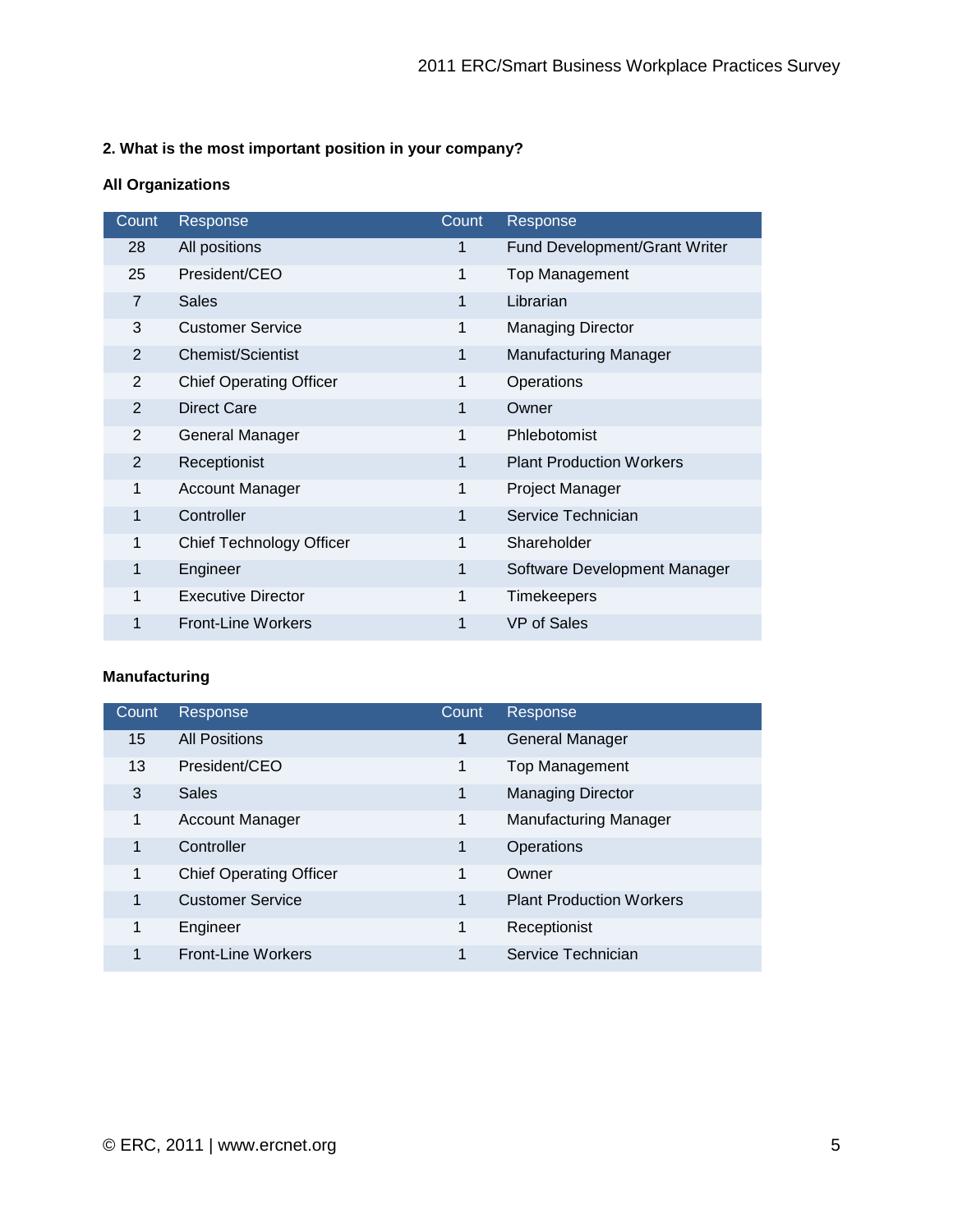#### **Non-Manufacturing**

| Count          | Response                             | Count        | Response                     |
|----------------|--------------------------------------|--------------|------------------------------|
| 13             | <b>All Positions</b>                 | 1            | <b>General Manager</b>       |
| $12 \,$        | President/CEO                        | 1            | Librarian                    |
| $\overline{4}$ | <b>Sales</b>                         | 1            | Phlebotomist                 |
| 2              | Chemist/Scientist                    | $\mathbf{1}$ | <b>Project Manager</b>       |
| 2              | Direct Care                          | $\mathbf 1$  | Receptionist                 |
| 2              | Customer Service                     | 1            | Shareholder                  |
| 1              | <b>Chief Operating Officer</b>       | 1            | Software Development Manager |
| 1              | <b>Chief Technology Officer</b>      | 1            | <b>Timekeepers</b>           |
| $\mathbf{1}$   | <b>Executive Director</b>            | $\mathbf 1$  | VP of Sales                  |
| 1              | <b>Fund Development/Grant Writer</b> | 1            | General Manager              |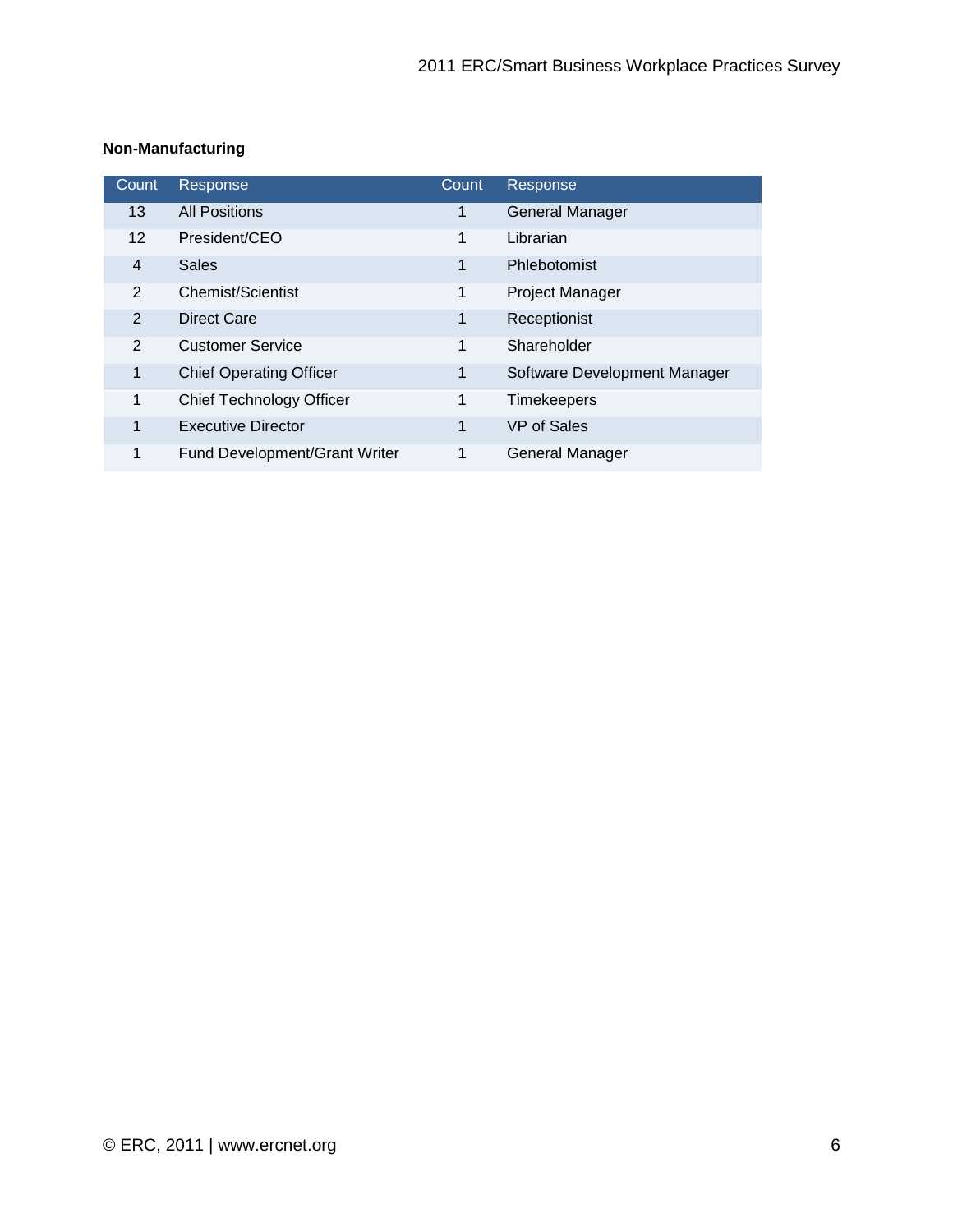## **Benefits**

#### **4. Does your company have a 401(k) or 403(b) plan for employees?**

|           | All Organizations | Manufacturing | Non-Manufacturing |
|-----------|-------------------|---------------|-------------------|
| Yes       | 95.4%             | 94.3%         | 96.4%             |
| No        | 4.6%              | 5.7%          | $3.6\%$           |
| Responses | 108               | 53            | 55                |

#### **5. If yes, does your company match contributions?**

|                | All Organizations | Manufacturing | Non-Manufacturing |
|----------------|-------------------|---------------|-------------------|
| Yes            | 75.5%             | 74.5%         | 76.4%             |
| N <sub>o</sub> | 24.5%             | 25.5%         | 23.6%             |
| Responses      | 106               | 51            | 55                |

#### **6. What is the match? (\_\_\_\_ % up to \_\_\_\_%)**

|                                   | Count          |
|-----------------------------------|----------------|
| Up to 1%                          |                |
| 100% up to 1% then 50% on next 5% | 1              |
|                                   |                |
| Up to 2%                          |                |
| 100% up to 2%                     | 1              |
| 100% up to 2% and 50% on next 6%  | 1              |
| 50% up to 2%                      | 3              |
| 50% up to 2.5%                    | 1              |
|                                   |                |
| Up to 3%                          |                |
| 100% up to 3%                     | 2              |
| 100% up to 3% and 50% on next 2%  | 3              |
| 50% up to 3% (1.5% max)           | 1              |
|                                   |                |
| Up to 4%                          |                |
| 100% up to 4%                     | $\overline{4}$ |
| 50% up to 4%                      | 1              |
| 25% up to 4%                      | 1              |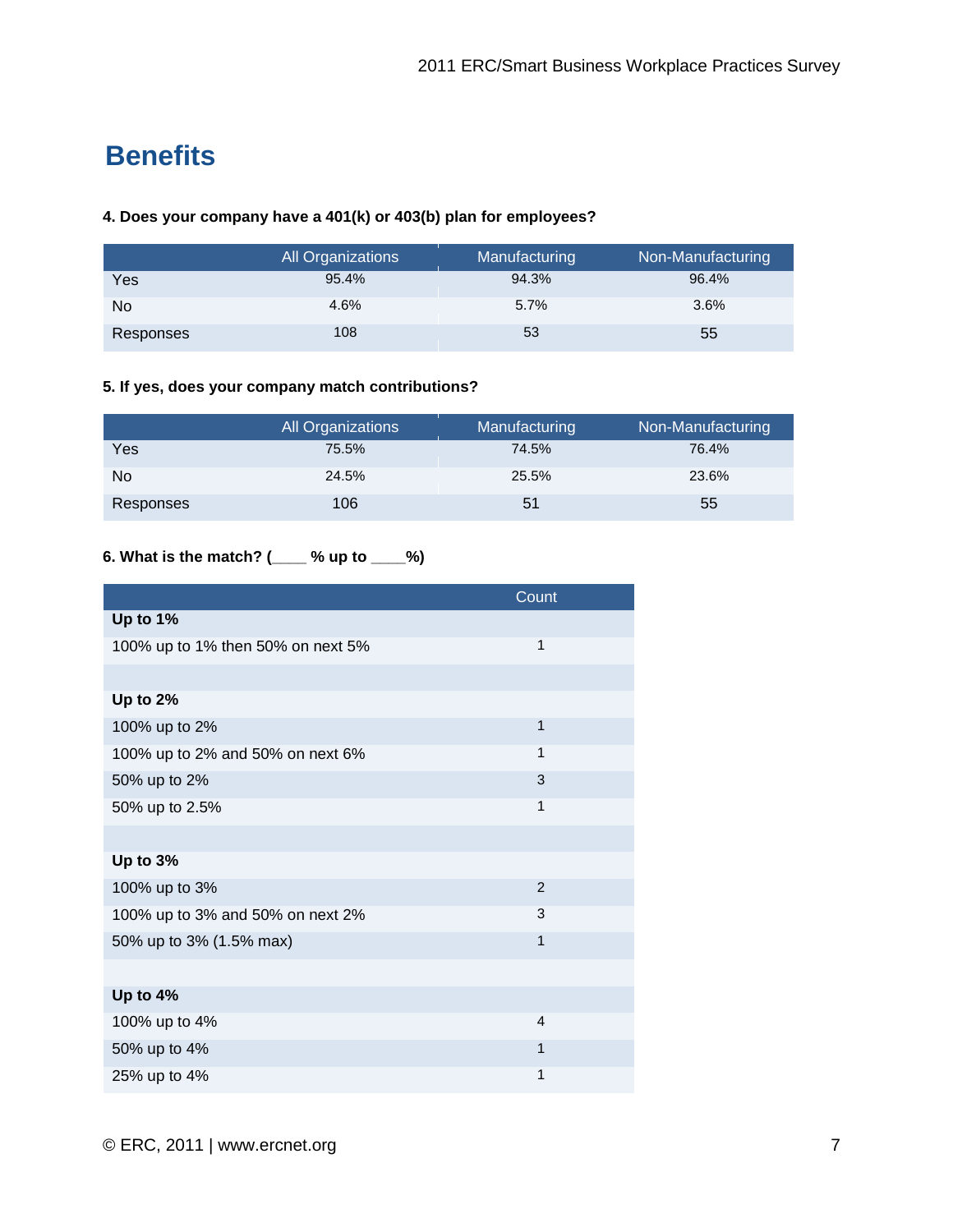|                                      | Count            |
|--------------------------------------|------------------|
| 3% up to 4%                          | $\mathbf{1}$     |
| 1% up to 4%                          | $\mathbf{1}$     |
|                                      |                  |
| Up to 5%                             |                  |
| 100% up to 5%                        | $\overline{4}$   |
| 80% up to 5%                         | $\mathbf{1}$     |
| 50% up to 5%                         | $\mathbf{1}$     |
| 25% up to 5%                         | $\mathbf{1}$     |
| 4% up to 5%                          | $\mathbf{1}$     |
|                                      |                  |
| Up to 6%                             |                  |
| 100% up to 6%                        | $\mathbf{1}$     |
| 50% up to 6%                         | 11               |
| 40% up to 6%                         | 1                |
| 25% up to 6%                         | $\,$ 6           |
| 10% up to 6%                         | $\mathbf{1}$     |
| 2% up to 6%                          | $\mathbf{1}$     |
|                                      |                  |
| Up to 7%                             |                  |
| 50% up to 7%                         | $\overline{c}$   |
| 30% up to 7%                         | $\boldsymbol{2}$ |
|                                      |                  |
| Up to 8%                             |                  |
| 25% up to 8%                         | $\overline{c}$   |
|                                      |                  |
| Up to 10%                            |                  |
| 60% up to 10%                        | $\mathbf{1}$     |
| 50% up to 10%                        | $\mathbf{1}$     |
| 25% up to 10%                        | 1                |
|                                      |                  |
| Up to 13%                            |                  |
| 30% up to 13%                        | 1                |
|                                      |                  |
| <b>Up to Specific Dollar Amounts</b> |                  |
| 100% match up to \$2000              | $\mathbf{1}$     |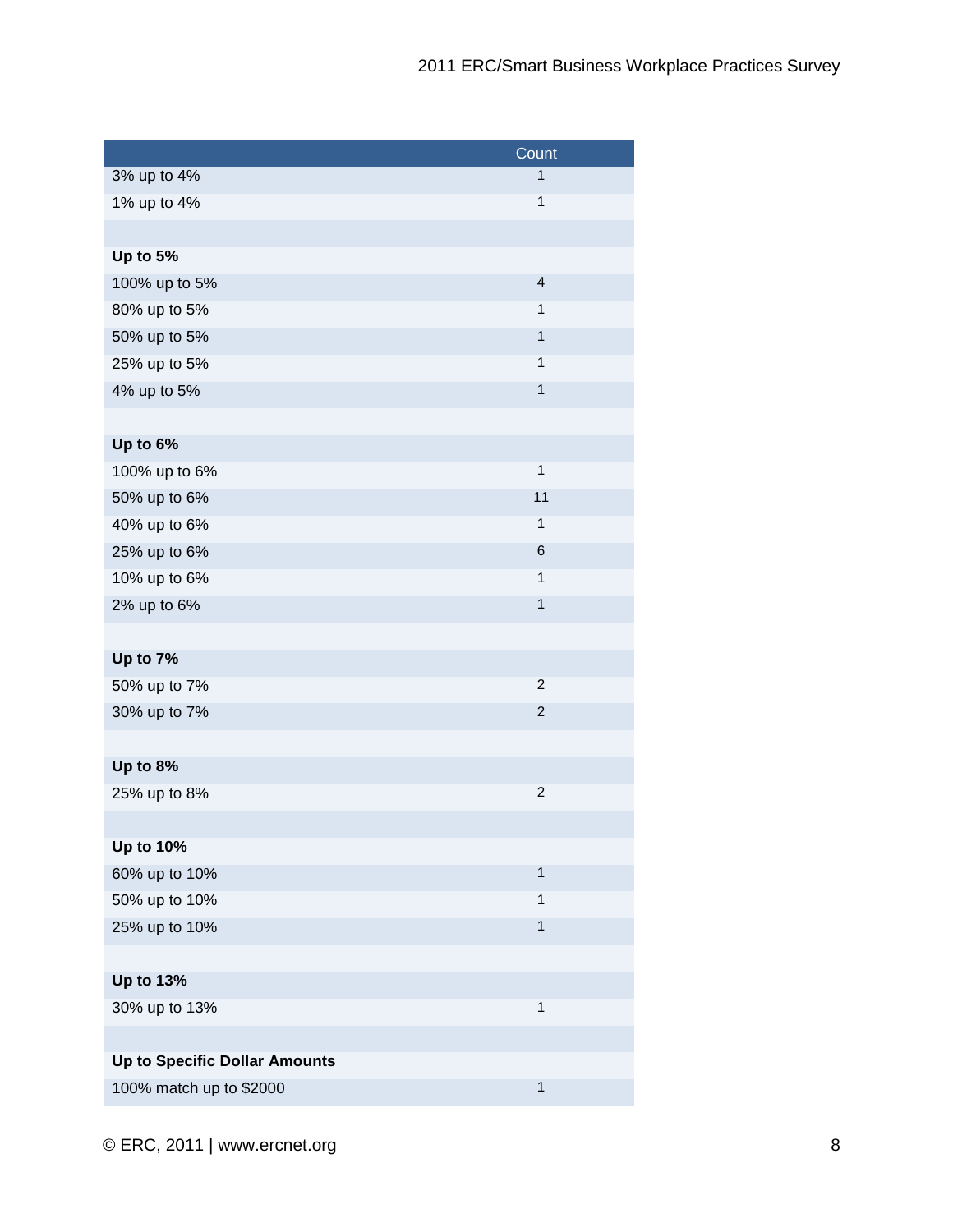|                                          | Count        |
|------------------------------------------|--------------|
| 40% up to \$5000                         | 1            |
| 50% up to \$1000                         | $\mathbf{1}$ |
| 50% up to \$900                          | 1            |
| 100% match up to \$2000                  | 1            |
|                                          |              |
| <b>Other</b>                             |              |
| 1.5%                                     | 1            |
| 2%                                       | 1            |
| 3%                                       | 4            |
| 4%                                       | 1            |
| 5%                                       | 1            |
| 5% on 6%                                 | 1            |
| $3% - 6%$                                | 1            |
| first 3% is 199% matched; next 2% is 50% | 1            |
| matched                                  |              |

#### **7. Average percent of health insurance premium paid by employees:**

|                 | <b>All Organizations</b> | Manufacturing | Non-Manufacturing |
|-----------------|--------------------------|---------------|-------------------|
| Average Percent | 21.6%                    | 22.4%         | 20.8%             |
| Responses       | 94                       | 48            | 46                |

#### **8. What was the most recent percent increase in health insurance premium for your company?**

|                 | <b>All Organizations</b> | Manufacturing | Non-Manufacturing |
|-----------------|--------------------------|---------------|-------------------|
| Average Percent | $10.0\%$                 | 10.4%         | 9.7%              |
| Responses       | 91                       | 42            | 49                |

#### **9. Does your company offer Flexible Spending Accounts?**

|           | <b>All Organizations</b> | Manufacturing | Non-Manufacturing |
|-----------|--------------------------|---------------|-------------------|
| Yes       | 59.4%                    | 56.9%         | 61.8%             |
| No        | 40.6%                    | 43.1%         | 38.2%             |
| Responses | 106                      | 51            | 55                |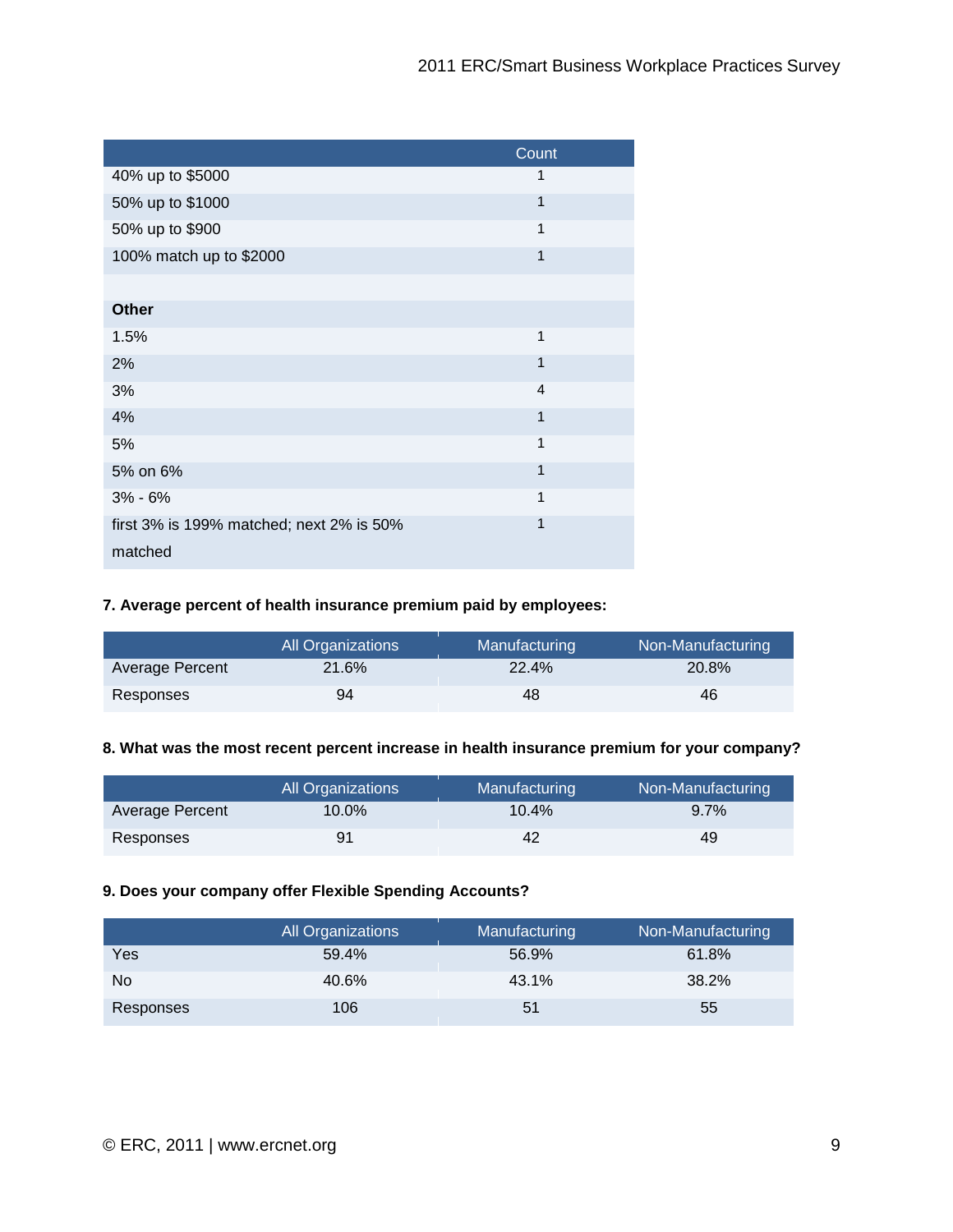#### **10. Does your company offer Health Savings Plans?**

|           | All Organizations | Manufacturing | Non-Manufacturing |
|-----------|-------------------|---------------|-------------------|
| Yes       | 34.6%             | 35.8%         | 33.3%             |
| No        | 65.4%             | 64.2%         | 66.7%             |
| Responses | 107               | 53            | 54                |

#### **11. Does your company offer a flextime arrangement for employees?**

|           | <b>All Organizations</b> | Manufacturing | Non-Manufacturing |
|-----------|--------------------------|---------------|-------------------|
| Yes       | 44.3%                    | 31.4%         | 56.4%             |
| No.       | 55.7%                    | 68.6%         | 43.6%             |
| Responses | 106                      | 51            | 55                |

**12. Does your company provide any type of childcare assistance (referrals, on-site care, etc.) and/or elder care?**

#### **Child care**

|           | All Organizations | Manufacturing | Non-Manufacturing |
|-----------|-------------------|---------------|-------------------|
| Yes       | 11.1%             | 7.5%          | 14.5%             |
| No        | 88.9%             | 92.5%         | 85.5%             |
| Responses | 108               | 53            | 55                |

#### **Elder care**

|           | All Organizations | Manufacturing | Non-Manufacturing |
|-----------|-------------------|---------------|-------------------|
| Yes       | 9.3%              | $5.7\%$       | $12.7\%$          |
| No        | 90.7%             | 94.3%         | 87.3%             |
| Responses | 108               | 53            | 55                |

#### **13. Does your company offer insurance for retirees?**

|                | All Organizations | Manufacturing | Non-Manufacturing |
|----------------|-------------------|---------------|-------------------|
| Yes            | 12.6%             | 12.0%         | 13.2%             |
| N <sub>o</sub> | 87.4%             | 88.0%         | 86.8%             |
| Responses      | 103               | 50            | 53                |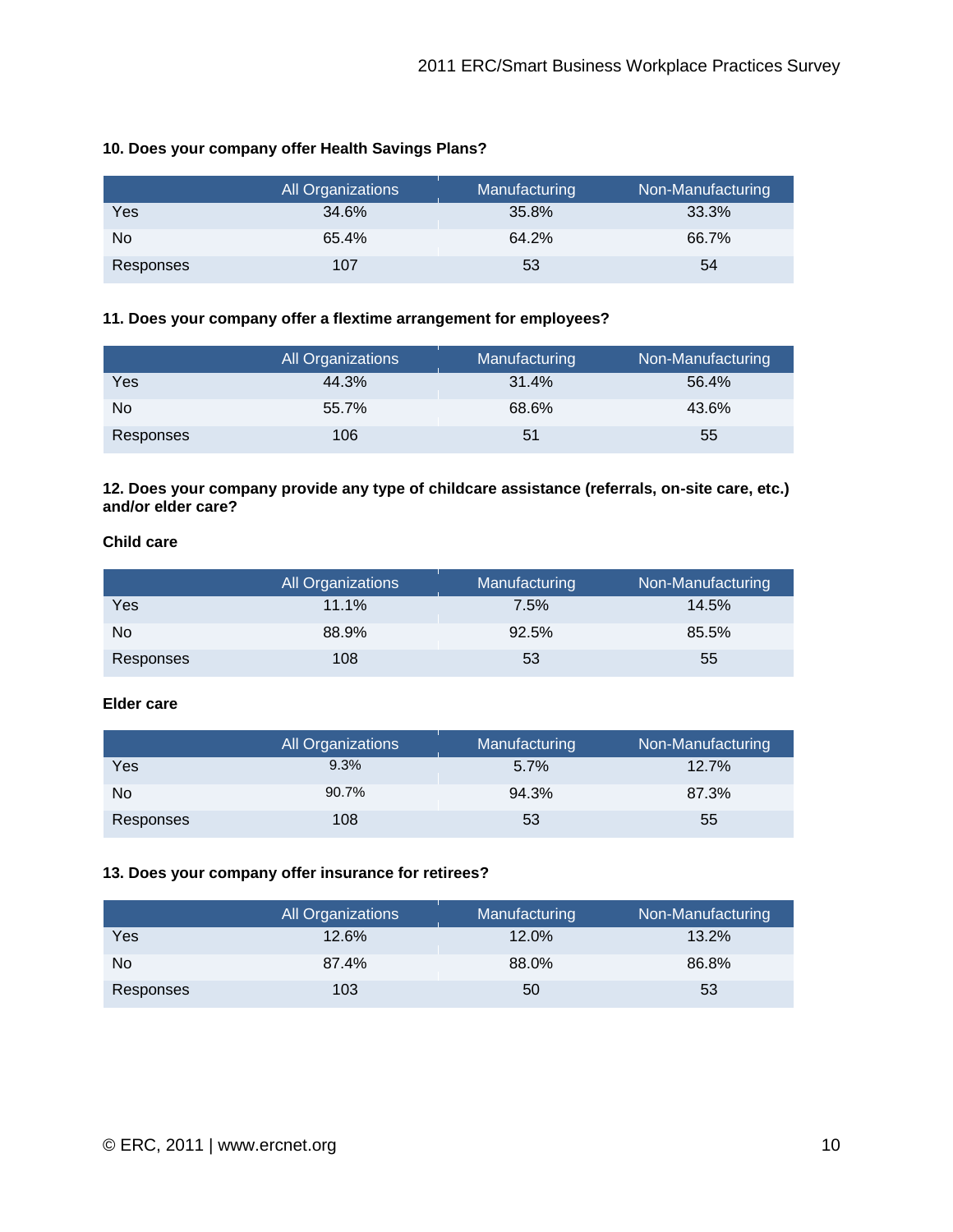#### **14. How many paid holidays are given to full-time employees each year?**

|                | All Organizations | Manufacturing | Non-Manufacturing |
|----------------|-------------------|---------------|-------------------|
| Average Number | 9.2               | 9.3           | 9.1               |
| Responses      | 104               | 53            | 51                |

#### **15. Does your company have a Paid-Time-Off "bank" (instead of separation of vacation days, personal days, etc.)?**

|           | <b>All Organizations</b> | Manufacturing | Non-Manufacturing |
|-----------|--------------------------|---------------|-------------------|
| Yes       | 20.6%                    | 17.0%         | 24.1%             |
| No        | 79.4%                    | 83.0%         | 75.9%             |
| Responses | 107                      | 53            | 54                |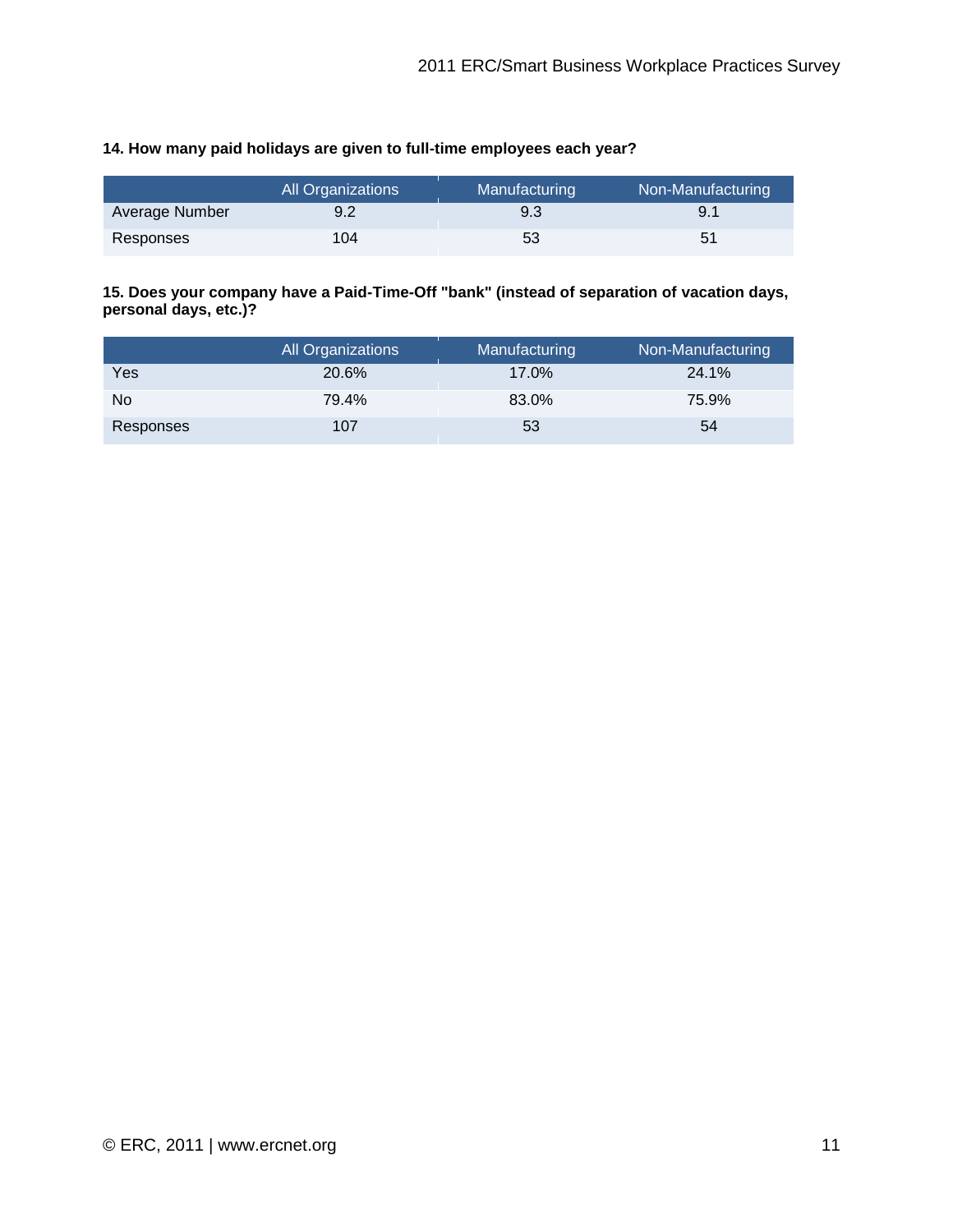## **Compensation**

#### **16. What is the average percent base increase projected for hourly workers in 2011? (i.e. 3.5%)**

**Including organizations projecting no increases**

|                  | All Organizations | Manufacturing | Non-Manufacturing |
|------------------|-------------------|---------------|-------------------|
| Average Increase | 2.4%              | 2.5%          | 2.3%              |
| Responses        | 95                | 49            | 46                |

#### **Including only organizations projecting increases**

|                  | <b>All Organizations</b> | Manufacturing | Non-Manufacturing |
|------------------|--------------------------|---------------|-------------------|
| Average Increase | 2.8%                     | 3.0%          | 2.6%              |
| Responses        | 82                       | 42            | 40                |

#### **17. What is the average percent base increase projected for salaried workers in 2011? (i.e. 3.5%)**

#### **Including organizations projecting no increases**

|                  | <b>All Organizations</b> | Manufacturing | Non-Manufacturing |
|------------------|--------------------------|---------------|-------------------|
| Average Increase | $2.5\%$                  | 2.5%          | 2.5%              |
| Responses        | 100                      | 47            | 53                |

#### **Including only organizations projecting increases**

|                  | All Organizations | <b>Manufacturing</b> | Non-Manufacturing |
|------------------|-------------------|----------------------|-------------------|
| Average Increase | $3.0\%$           | 3.1%                 | 2.9%              |
| Responses        | 85                | 38                   | 47                |

#### **18. Are cash bonuses provided to all employees?**

#### **Management**

|               | <b>All Organizations</b> | Manufacturing | Non-Manufacturing |
|---------------|--------------------------|---------------|-------------------|
| Annually      | 66.7%                    | 69.8%         | 63.6%             |
| Semi-annually | 3.7%                     | 3.8%          | $3.6\%$           |
| Quarterly     | 4.6%                     | 5.7%          | 3.6%              |
| Responses     | 108                      | 53            | 55                |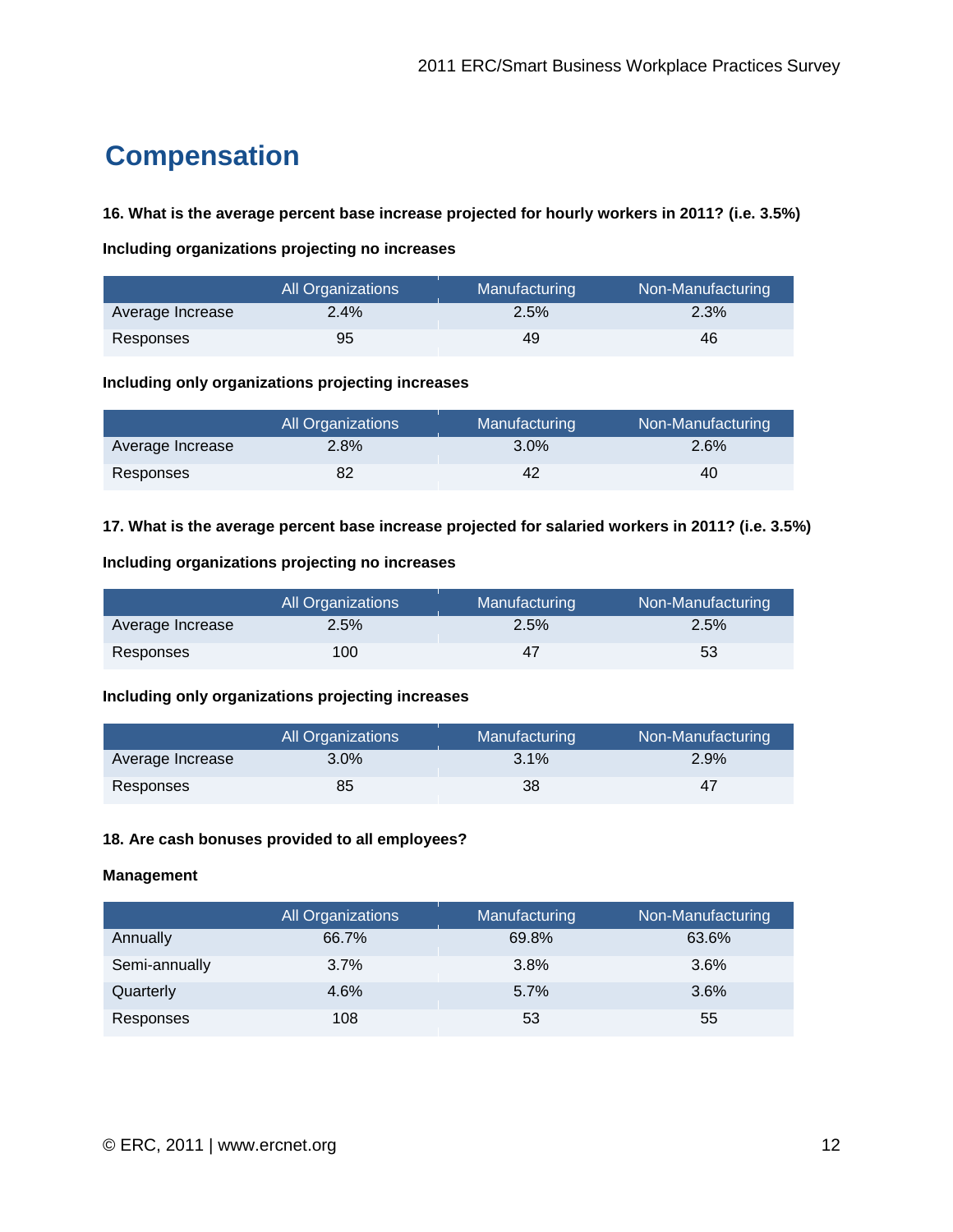| Non-management |  |
|----------------|--|
|                |  |

|               | <b>All Organizations</b> | Manufacturing | Non-Manufacturing |
|---------------|--------------------------|---------------|-------------------|
| Annually      | 49.1%                    | 49.1%         | 49.1%             |
| Semi-annually | 3.7%                     | 3.8%          | $3.6\%$           |
| Quarterly     | 7.4%                     | 11.3%         | 3.6%              |
| Responses     | 108                      | 53            | 55                |

#### **19. What is the average bonus (in dollars)?**

|                 | <b>All Organizations</b> | Manufacturing | Non-Manufacturing |
|-----------------|--------------------------|---------------|-------------------|
| Average Percent | \$3,011                  | \$3,419       | \$2,658           |
| Responses       | 41                       | 19            | 22                |

#### **20. Does your company provide ownership opportunities for non-management employees (e.g. stock options, phantom stock, etc.)?**

|                | All Organizations | Manufacturing | Non-Manufacturing |
|----------------|-------------------|---------------|-------------------|
| Yes            | 7.5%              | $7.7\%$       | 7.3%              |
| N <sub>o</sub> | 92.5%             | 92.3%         | 92.7%             |
| Responses      | 107               | 52            | 55                |

#### **21. What is the minimum hourly rate paid to employees? (i.e. \$8.75)**

|              | <b>All Organizations</b> | Manufacturing | Non-Manufacturing |
|--------------|--------------------------|---------------|-------------------|
| Average Rate | 10.75                    | 10.72         | 10.78             |
| Responses    | 94                       | 50            | 44                |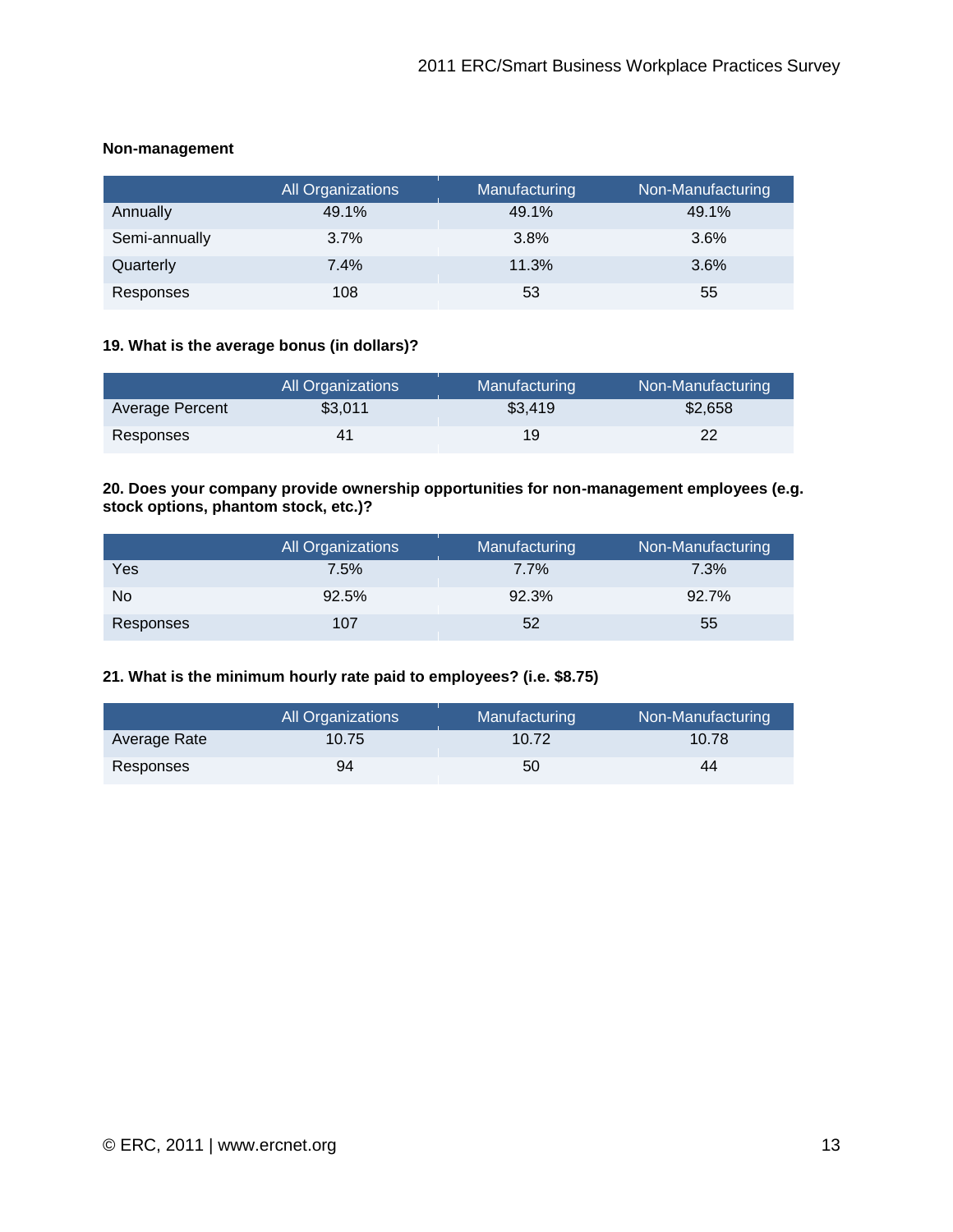## **Recruiting & Hiring**

**22. Does your company routinely use Internet job boards to find candidates for your open positions?**

|           | All Organizations | Manufacturing | Non-Manufacturing |
|-----------|-------------------|---------------|-------------------|
| Yes       | 77.8%             | 75.5%         | 80.0%             |
| No        | 22.2%             | 24.5%         | 20.0%             |
| Responses | 108               | 53            | 55                |

#### **23. Does your company's website have an Online Career Center?**

|           | All Organizations | Manufacturing | Non-Manufacturing |
|-----------|-------------------|---------------|-------------------|
| Yes       | 46.7%             | 34.0%         | 59.3%             |
| No        | 53.3%             | 66.0%         | 40.7%             |
| Responses | 107               | 53            | 54                |

**24. Does your company use social networking tools (i.e. LinkedIn, Facebook, Twitter, etc.) to find candidates for open positions?**

|                | All Organizations | Manufacturing | Non-Manufacturing |
|----------------|-------------------|---------------|-------------------|
| Yes            | 38.1%             | 20.0%         | 54.5%             |
| N <sub>o</sub> | 61.9%             | 80.0%         | 45.5%             |
| Responses      | 105               | 50            | 55                |

#### **25. Does your company's website promote living and working in Northeast Ohio?**

|           | All Organizations | Manufacturing | Non-Manufacturing |
|-----------|-------------------|---------------|-------------------|
| Yes       | 18.4%             | 3.9%          | 32.7%             |
| No.       | 81.6%             | 96.1%         | 67.3%             |
| Responses | 103               | 51            | 52                |

#### **26. What percentage of your recruiting budget is spent on classified advertisements?**

|                 | <b>All Organizations</b> | Manufacturing | Non-Manufacturing |
|-----------------|--------------------------|---------------|-------------------|
| Average Percent | 3.4%                     | 3.4%          | 3.3%              |
| Responses       | 61                       | 27            | 34                |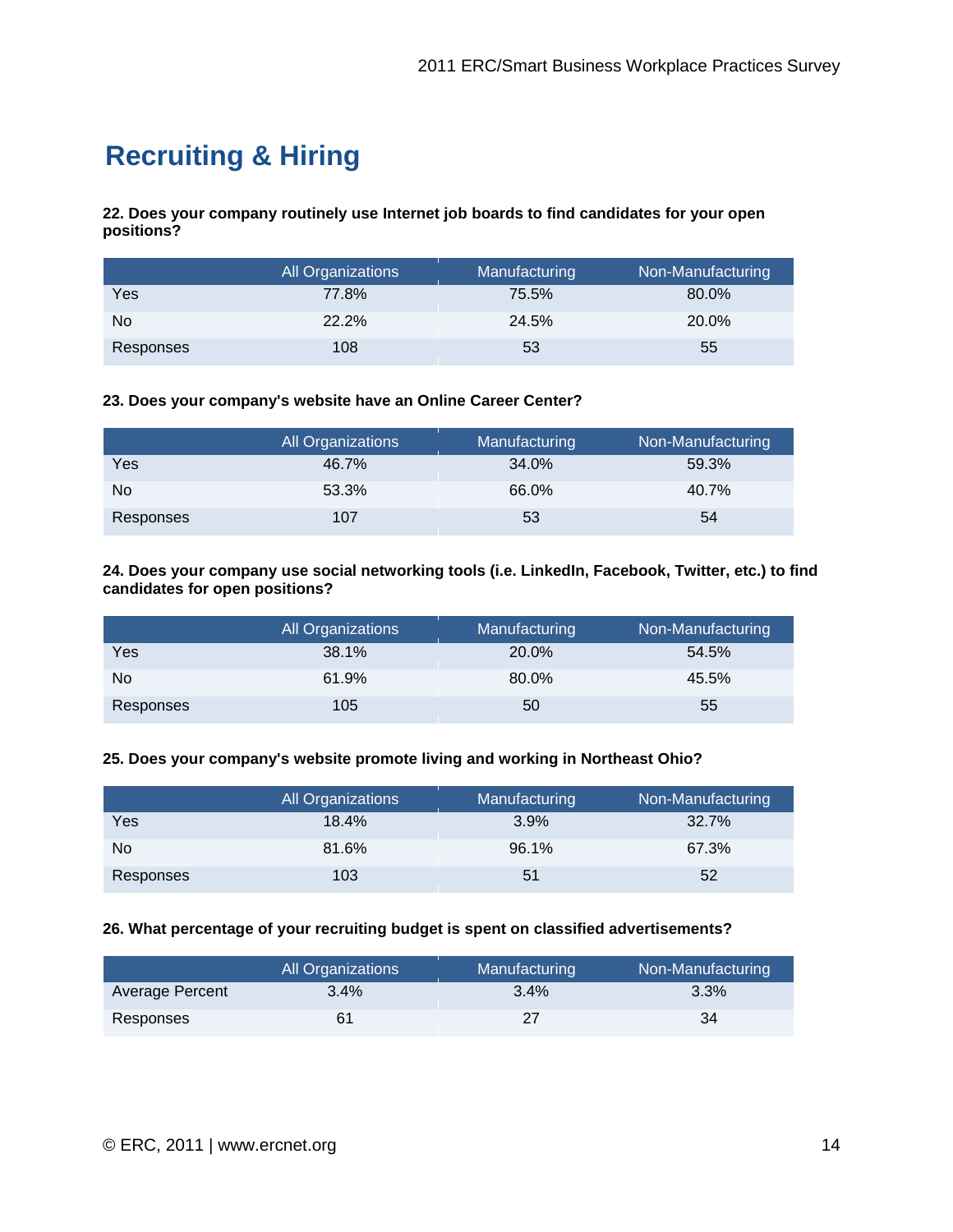|                 | <b>All Organizations</b> | Manufacturing | Non-Manufacturing |
|-----------------|--------------------------|---------------|-------------------|
| Average Percent | 33.7%                    | 27.2%         | 39.2%             |
| Responses       | 66                       | 30            | 36                |

#### **27. What percentage of your recruiting budget is spent on on-line advertisements?**

#### **28. Does your company utilize pre-employment drug screening?**

|           | All Organizations | Manufacturing | Non-Manufacturing |
|-----------|-------------------|---------------|-------------------|
| Yes       | 73.1%             | 94.3%         | 52.7%             |
| No.       | 26.9%             | 5.7%          | 47.3%             |
| Responses | 108               | 53            | 55                |

#### **29. Does your company perform reference checks prior to hiring?**

|           | <b>All Organizations</b> | Manufacturing | Non-Manufacturing |
|-----------|--------------------------|---------------|-------------------|
| Yes       | 90.6%                    | 84.9%         | 96.2%             |
| No        | 9.4%                     | 15.1%         | 3.8%              |
| Responses | 106                      | 53            | 53                |

**30. Does your company utilize any type of psychological assessments (including personality profiles, skills tests, cognitive tests, etc.) during the selection phase of your recruiting process?**

|                | All Organizations | Manufacturing | Non-Manufacturing |
|----------------|-------------------|---------------|-------------------|
| Yes            | 50.9%             | 51.9%         | 50.0%             |
| N <sub>o</sub> | 49.1%             | 48.1%         | 50.0%             |
| Responses      | 106               | 52            | 54                |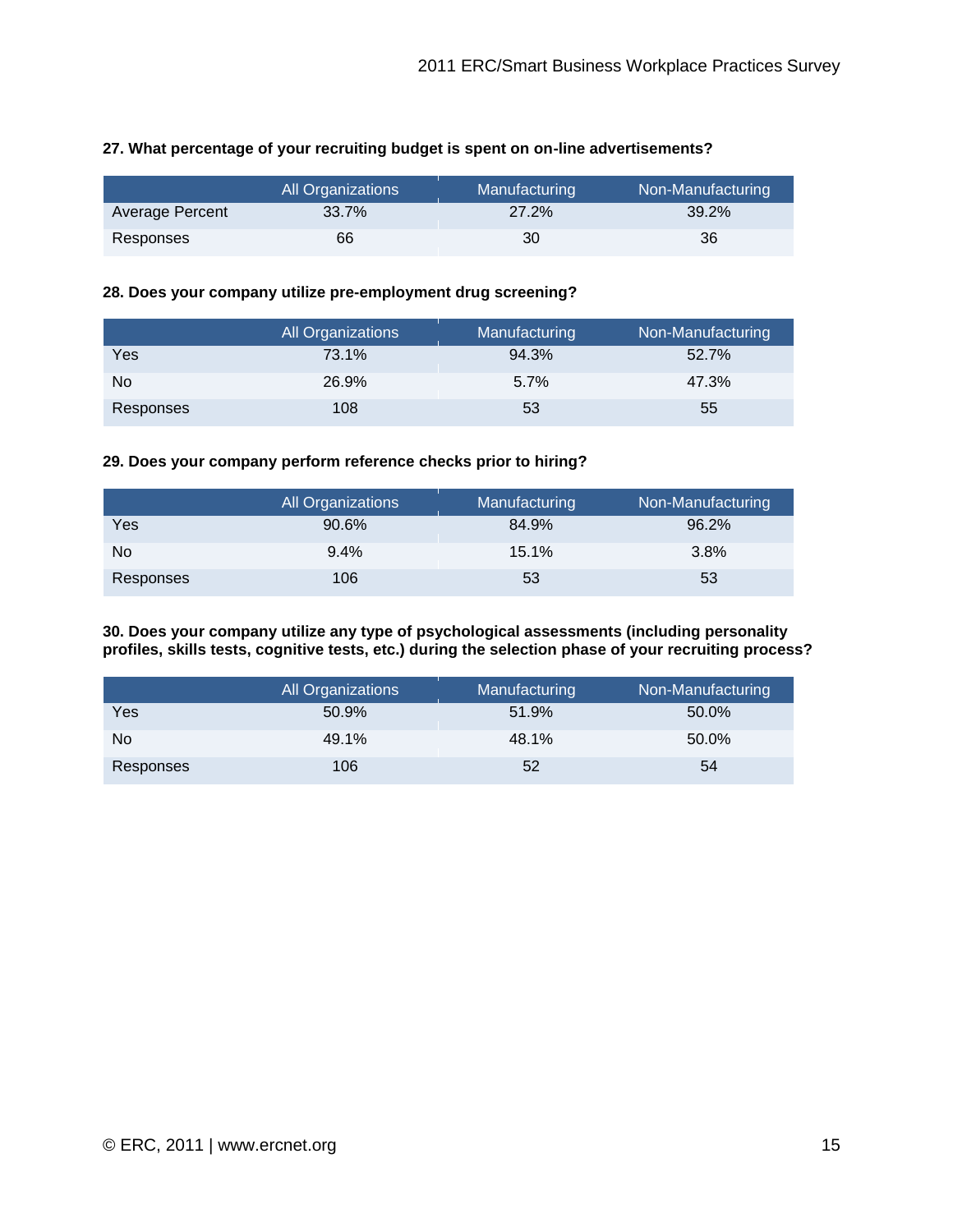## **Workforce**

#### **31. What percentage of your workforce is temporary?**

|                 | <b>All Organizations</b> | Manufacturing | Non-Manufacturing |
|-----------------|--------------------------|---------------|-------------------|
| Average Percent | $3.0\%$                  | 4.4%          | 1.8%              |
| Responses       | 104                      | 50            | 54                |

#### **32. Are salaried exempt employees at your company required to keep track of hours they work?**

|           | All Organizations | Manufacturing | Non-Manufacturing |
|-----------|-------------------|---------------|-------------------|
| Yes       | 28.7%             | 30.2%         | 27.3%             |
| No        | 71.3%             | 69.8%         | 72.7%             |
| Responses | 108               | 53            | 55                |

#### **33. What percentage of your workforce are contingent workers (Part-Time, Job-Sharing, Telecommuting, Seasonal)?**

|                 | <b>All Organizations</b> | <b>Manufacturing</b> | Non-Manufacturing |
|-----------------|--------------------------|----------------------|-------------------|
| Average Percent | 4.6%                     | 3.3%                 | $6.0\%$           |
| Responses       | 97                       | 49                   | 48                |

#### **34. What percentage of employees have been promoted over the past two years?**

|                 | All Organizations | <b>Manufacturing</b> | Non-Manufacturing |
|-----------------|-------------------|----------------------|-------------------|
| Average Percent | $6.0\%$           | 4.2%                 | 7.8%              |
| Responses       | 92                | 46                   | 46                |

#### **35. Does your company provide long-term service awards to employees?**

|           | All Organizations | Manufacturing | Non-Manufacturing |
|-----------|-------------------|---------------|-------------------|
| Yes       | 66.4%             | 69.8%         | 63.0%             |
| No        | 33.6%             | 30.2%         | 37.0%             |
| Responses | 107               | 53            | 54                |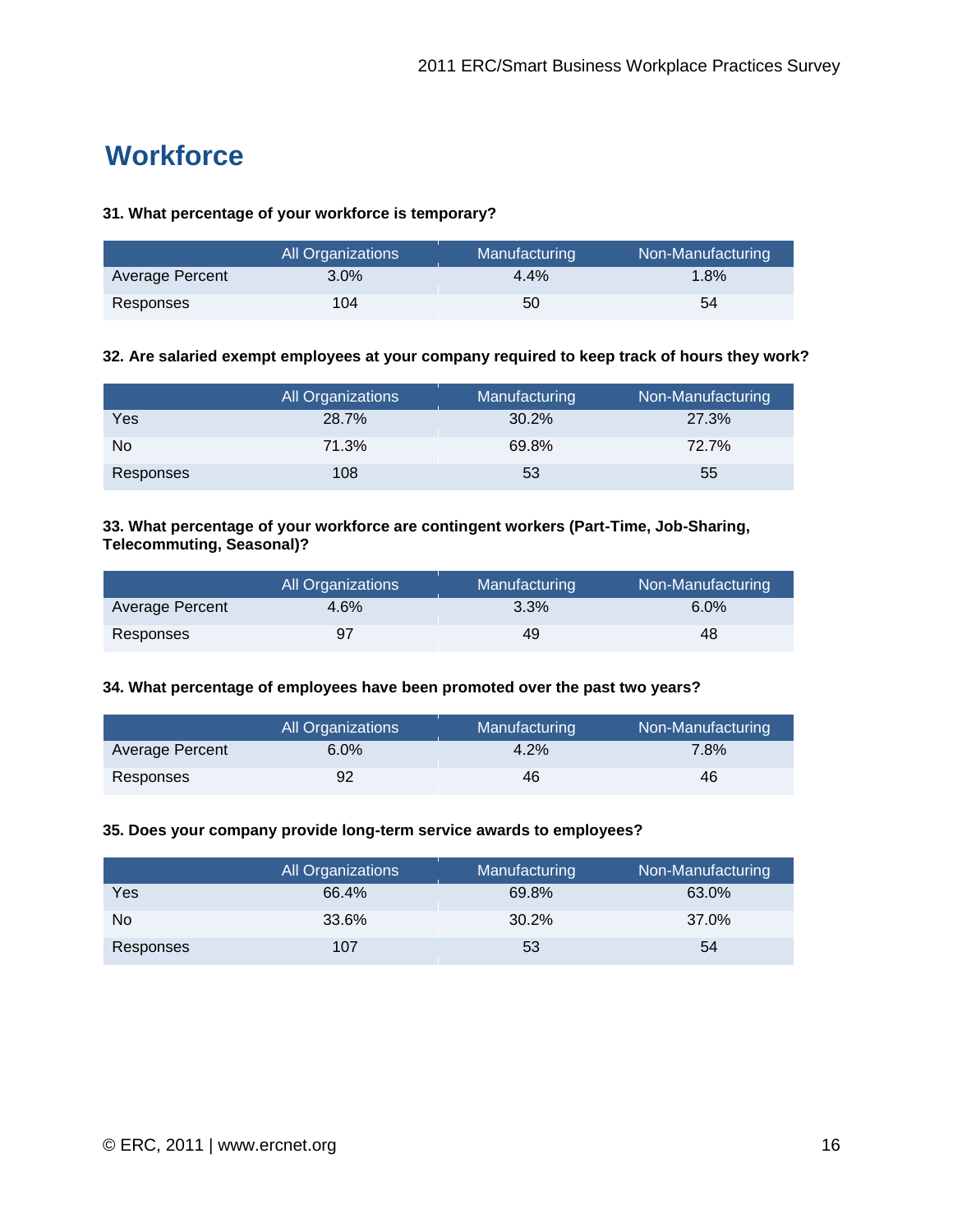|           | <b>All Organizations</b> | Manufacturing | Non-Manufacturing |
|-----------|--------------------------|---------------|-------------------|
| Yes       | 6.7%                     | $10.0\%$      | 3.7%              |
| No.       | 93.3%                    | 90.0%         | 96.3%             |
| Responses | 104                      | 50            | 54                |

#### **36. Has your company outsourced any jobs overseas in the last two years?**

#### **37. Has an employee sued your organization in the past two years?**

|           | <b>All Organizations</b> | Manufacturing | Non-Manufacturing |
|-----------|--------------------------|---------------|-------------------|
| Yes       | 15.7%                    | 14.0%         | 17.3%             |
| No        | 84.3%                    | 86.0%         | 82.7%             |
| Responses | 102                      | 50            | 52                |

#### **38. Does your company anticipate any layoffs for 2011?**

|           | <b>All Organizations</b> | Manufacturing | Non-Manufacturing |
|-----------|--------------------------|---------------|-------------------|
| Yes       | 5.6%                     | 3.8%          | 7.4%              |
| No        | 94.4%                    | 96.2%         | 92.6%             |
| Responses | 107                      | 53            | 54                |

#### **39. Has there been any incident of violence in your workplace in the past two years?**

|           | <b>All Organizations</b> | Manufacturing | Non-Manufacturing |
|-----------|--------------------------|---------------|-------------------|
| Yes       | 1.9%                     | $2.0\%$       | 1.9%              |
| No        | 98.1%                    | 98.0%         | 98.1%             |
| Responses | 103                      | 51            | 52                |

#### **40. Has there been any incident of bullying in your workplace in the past year?**

|           | All Organizations | Manufacturing | Non-Manufacturing |
|-----------|-------------------|---------------|-------------------|
| Yes       | 10.3%             | 11.3%         | 9.3%              |
| No        | 89.7%             | 88.7%         | 90.7%             |
| Responses | 107               | 53            | 54                |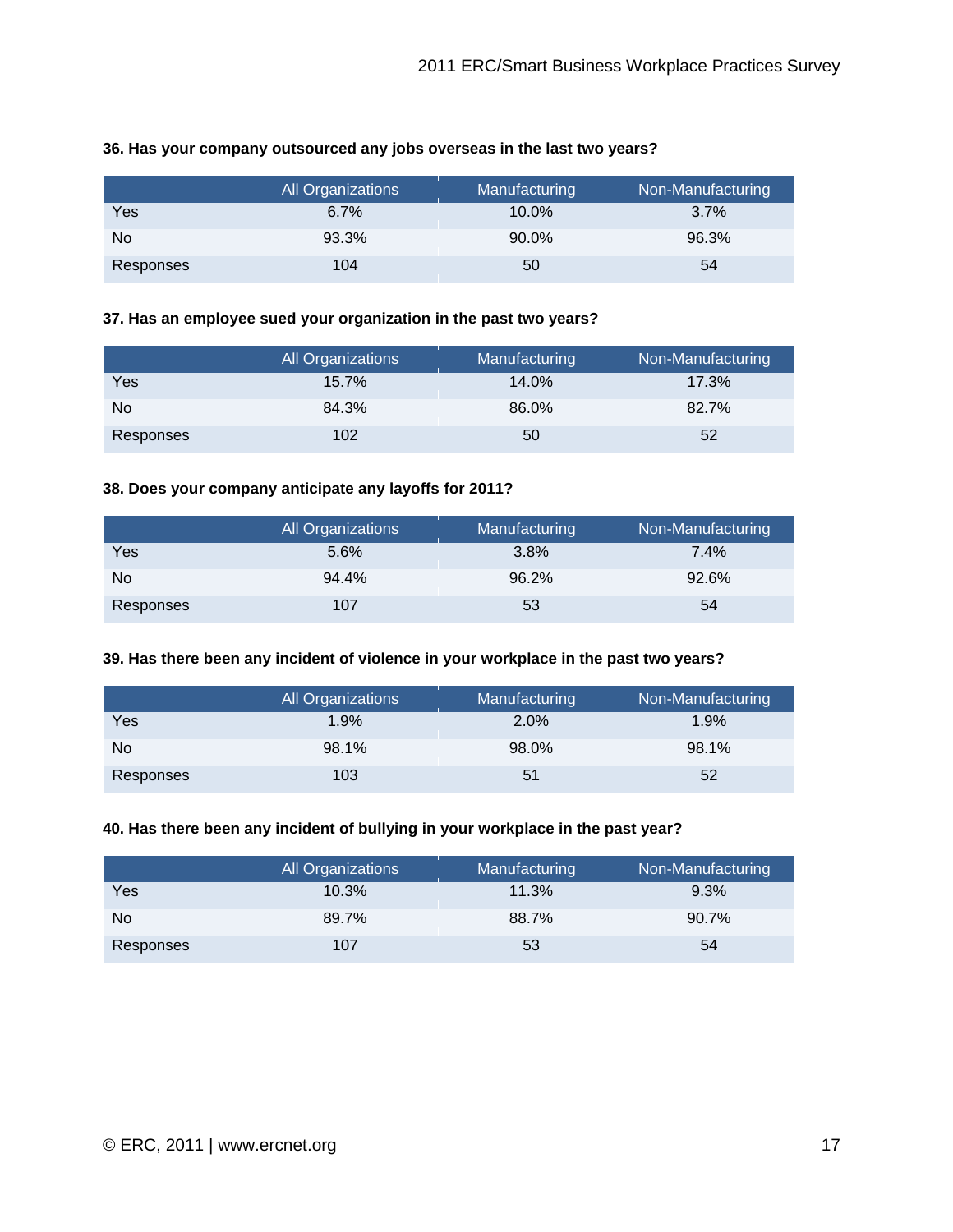## **Communication**

**41. How often does your company meet with employees to review financial information, state of the company, or company policies?**

|                  | All Organizations | Manufacturing | Non-Manufacturing |
|------------------|-------------------|---------------|-------------------|
| At least monthly | 12.0%             | 15.1%         | 9.1%              |
| Quarterly        | 47.2%             | 41.5%         | 52.7%             |
| Semi-annually    | 13.0%             | 11.3%         | 14.5%             |
| Annually         | 20.4%             | 24.5%         | 16.4%             |
| <b>Never</b>     | 7.4%              | 7.5%          | 7.3%              |
| Responses        | 108               | 53            | 55                |

#### **42. Does your company have and distribute job descriptions to employees for their positions?**

|           | <b>All Organizations</b> | Manufacturing | Non-Manufacturing |
|-----------|--------------------------|---------------|-------------------|
| Yes       | 77.8%                    | 75.5%         | 80.0%             |
| No        | 22.2%                    | 24.5%         | 20.0%             |
| Responses | 108                      | 53            | 55                |

#### **43. Does each employee in your company receive an employee handbook?**

|           | <b>All Organizations</b> | Manufacturing | Non-Manufacturing |
|-----------|--------------------------|---------------|-------------------|
| Yes       | 88.9%                    | 88.7%         | 89.1%             |
| No.       | 11.1%                    | 11.3%         | 10.9%             |
| Responses | 108                      | 53            | 55                |

#### **44. Which of the following methods does your organization use to communicate with employees?**

|                             | <b>All Organizations</b> | Manufacturing | Non-Manufacturing |
|-----------------------------|--------------------------|---------------|-------------------|
| <b>Bulletin boards</b>      | 81.5%                    | 92.5%         | 70.9%             |
| E-mail                      | 90.7%                    | 84.9%         | 96.4%             |
| In-house publications (i.e. | 49.1%                    | 49.1%         | 49.1%             |
| newsletters, magazines)     |                          |               |                   |
| Website and/or intranet     | 46.3%                    | 30.2%         | 61.8%             |
| Pay envelope inserts        | 40.7%                    | 54.7%         | 27.3%             |
| Staff/departmental meetings | 78.7%                    | 71.7%         | 85.5%             |
| "Town Hall" meetings        | 42.6%                    | 39.6%         | 45.5%             |
| Video/DVD/CD-ROM            | 12.0%                    | 15.1%         | 9.1%              |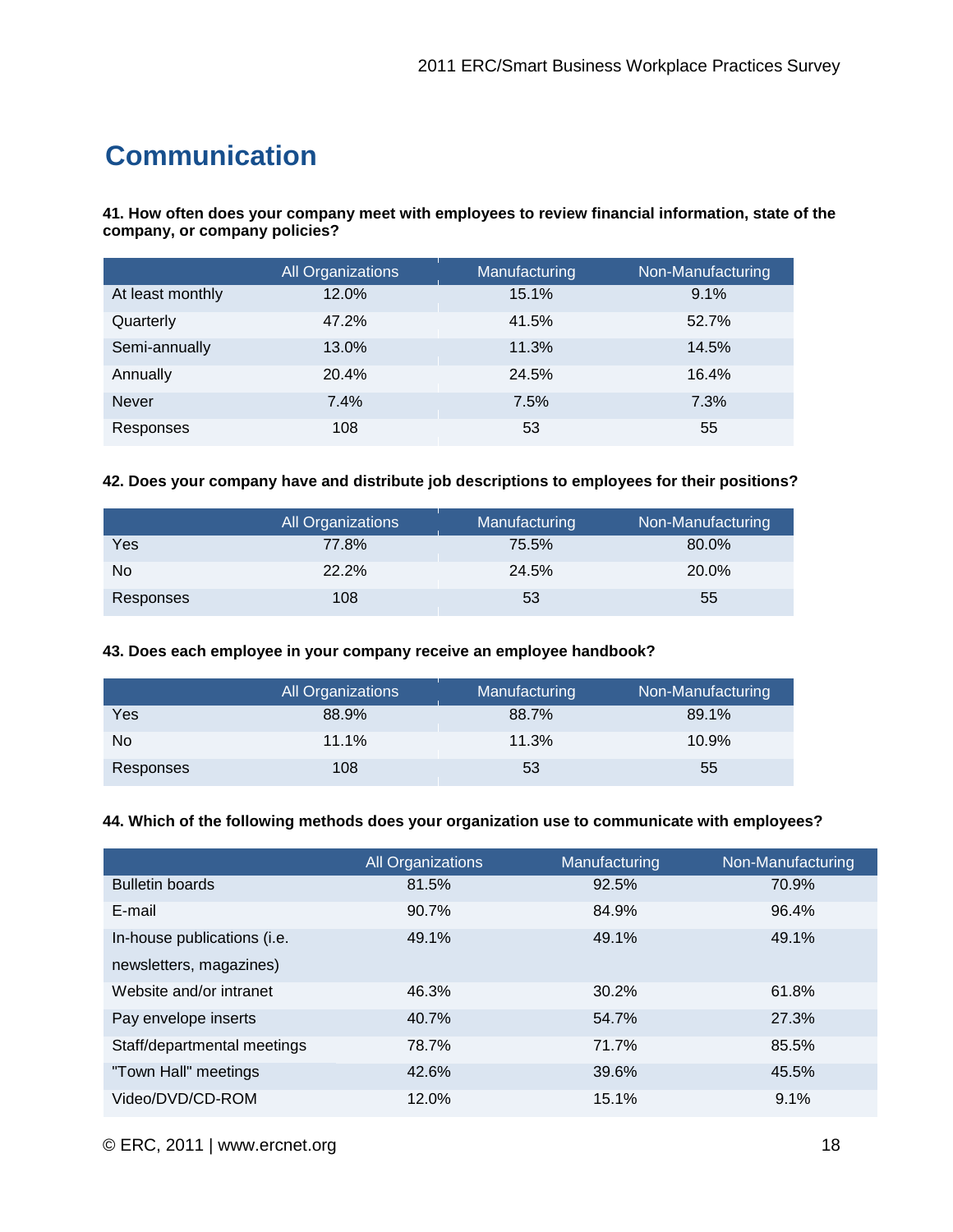|              | All Organizations | Manufacturing | Non-Manufacturing |
|--------------|-------------------|---------------|-------------------|
| Voice mail   | 26.9%             | 34.0%         | 20.0%             |
| Social media | $7.4\%$           | 3.8%          | $10.9\%$          |
| Responses    | 108               | 53            | 55                |

#### **45. Does your company have a strategic plan?**

|                | <b>All Organizations</b> | Manufacturing | Non-Manufacturing |
|----------------|--------------------------|---------------|-------------------|
| Yes            | 82.2%                    | 77.6%         | 86.5%             |
| N <sub>o</sub> | 17.8%                    | 22.4%         | 13.5%             |
| Responses      | 101                      | 49            | 52                |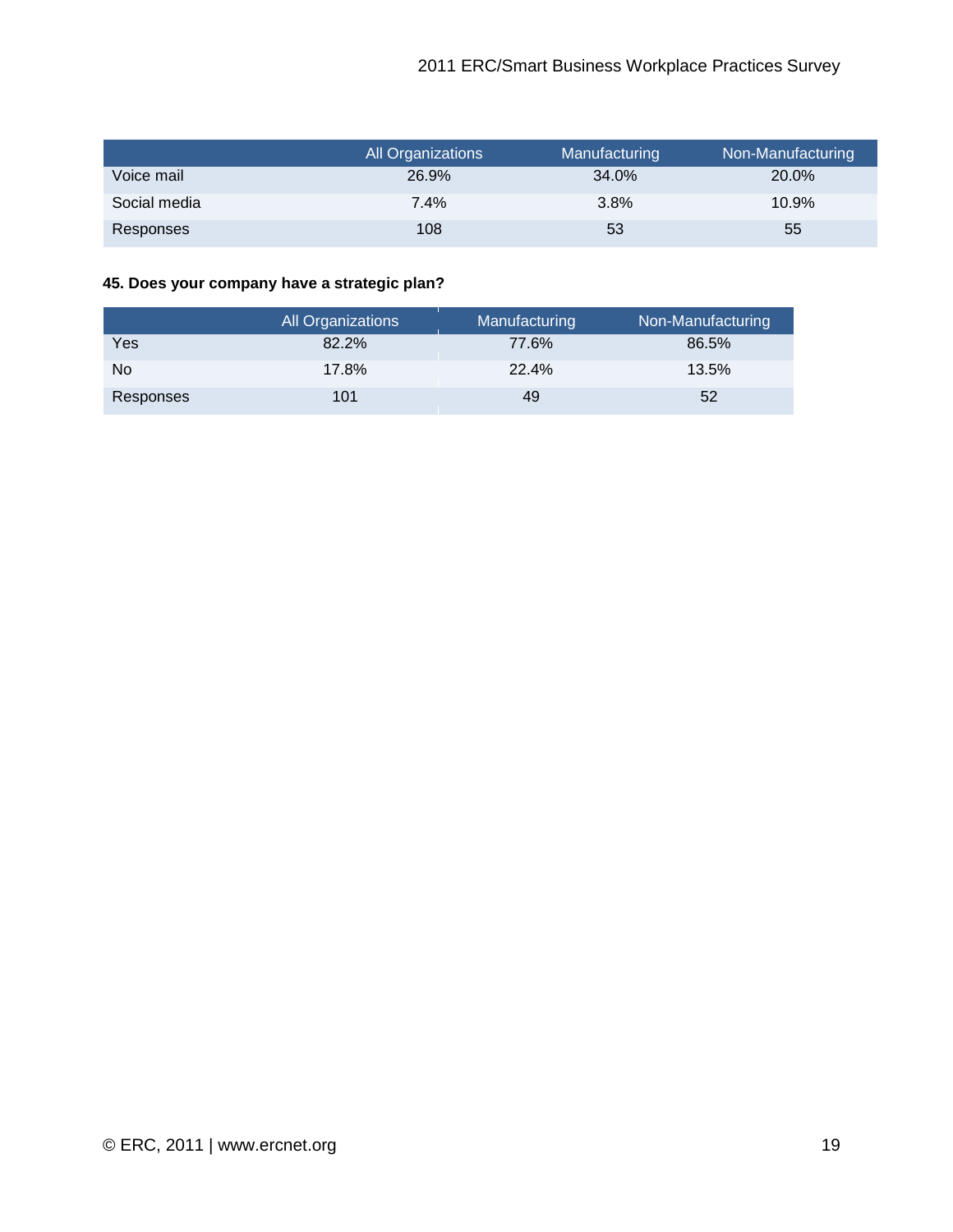## **Training & Development**

**46. Does your company utilize web-based training (i.e. webinars, e-learning, etc.) as a part of your overall employee training and education programs?**

|                | All Organizations | Manufacturing | Non-Manufacturing |
|----------------|-------------------|---------------|-------------------|
| Yes            | 71.0%             | 63.5%         | 78.2%             |
| N <sub>o</sub> | 29.0%             | 36.5%         | 21.8%             |
| Responses      | 107               | 52            | 55                |

**47. Does your company provide financial assistance to employees to upgrade their skills (e.g. tuition assistance, job-related training)?**

|                | All Organizations | Manufacturing | Non-Manufacturing |
|----------------|-------------------|---------------|-------------------|
| Yes            | 90.7%             | 92.5%         | 89.1%             |
| N <sub>o</sub> | 9.3%              | 7.5%          | 10.9%             |
| Responses      | 108               | 53            | 55                |

**48. Does your company have a mentorship program for new or existing employees?**

|                | <b>All Organizations</b> | Manufacturing | Non-Manufacturing |
|----------------|--------------------------|---------------|-------------------|
| Yes            | 24.1%                    | 22.6%         | 25.5%             |
| N <sub>o</sub> | 75.9%                    | 77.4%         | 74.5%             |
| Responses      | 108                      | 53            | 55                |

#### **49. Does your company have a career development program or initiative for employees?**

|           | All Organizations | Manufacturing | Non-Manufacturing |
|-----------|-------------------|---------------|-------------------|
| Yes       | 26.9%             | 26.4%         | 27.3%             |
| No        | 73.1%             | 73.6%         | 72.7%             |
| Responses | 108               | 53            | 55                |

#### **50. What percentage of your HR budget is defined for tuition assistance, job-related training, etc.?**

|                 | <b>All Organizations</b> | Manufacturing | Non-Manufacturing |
|-----------------|--------------------------|---------------|-------------------|
| Average Percent | 7.6%                     | 7.3%          | 7.8%              |
| Responses       | 45                       | 22            | 23                |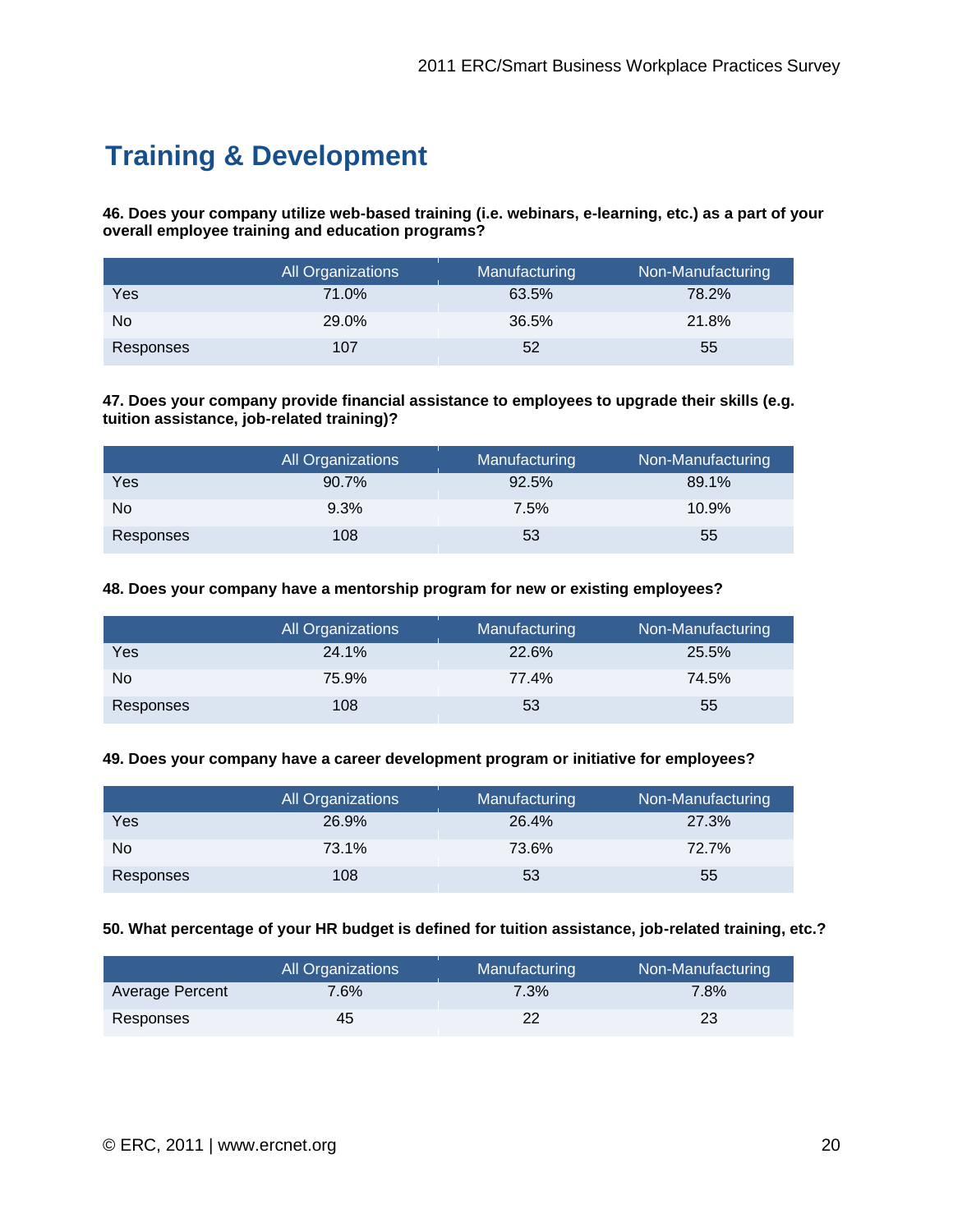|                 | All Organizations | <b>Manufacturing</b> | Non-Manufacturing |
|-----------------|-------------------|----------------------|-------------------|
| Average Percent | 4.9%              | 2.9%                 | 6.5%              |
| Responses       | 42                | 19                   | 23                |

#### **51. What percentage of payroll is defined for training and development?**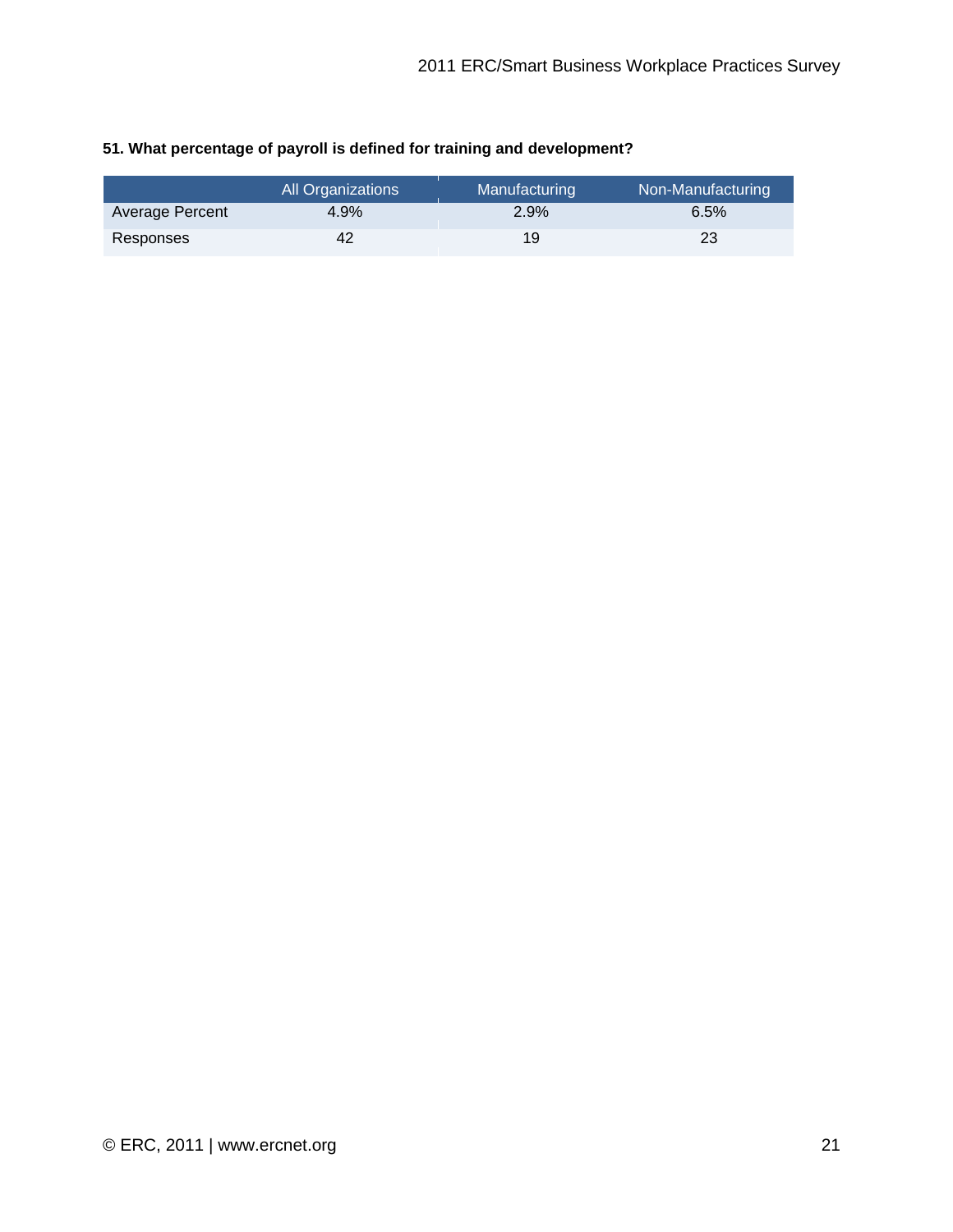## **Safety**

#### **52. Do you have a written safety program and procedures?**

|                | All Organizations | Manufacturing | Non-Manufacturing |
|----------------|-------------------|---------------|-------------------|
| Yes            | 82.4%             | 92.5%         | 72.7%             |
| N <sub>o</sub> | 17.6%             | 7.5%          | 27.3%             |
| Responses      | 108               | 53            | 55                |

#### **53. Does your company pay for Personal Protective Equipment (PPE) (e.g. work boots, safety goggles)?**

|                | <b>All Organizations</b> | Manufacturing | Non-Manufacturing |
|----------------|--------------------------|---------------|-------------------|
| Yes            | 69.8%                    | 96.2%         | 44.4%             |
| N <sub>o</sub> | 30.2%                    | 3.8%          | 55.6%             |
| Responses      | 106                      | 52            | 54                |

#### **54. Is your company in a group-rated workers' compensation program?**

|                | All Organizations | Manufacturing | Non-Manufacturing |
|----------------|-------------------|---------------|-------------------|
| Yes            | 73.8%             | 69.8%         | 77.8%             |
| N <sub>o</sub> | 26.2%             | 30.2%         | 22.2%             |
| Responses      | 107               | 53            | 54                |

#### **55. Does your organization have a disaster recovery plan?**

|           | <b>All Organizations</b> | Manufacturing | Non-Manufacturing |
|-----------|--------------------------|---------------|-------------------|
| Yes       | 68.9%                    | 62.7%         | 75.0%             |
| No.       | 31.1%                    | 37.3%         | 25.0%             |
| Responses | 103                      | 51            | 52                |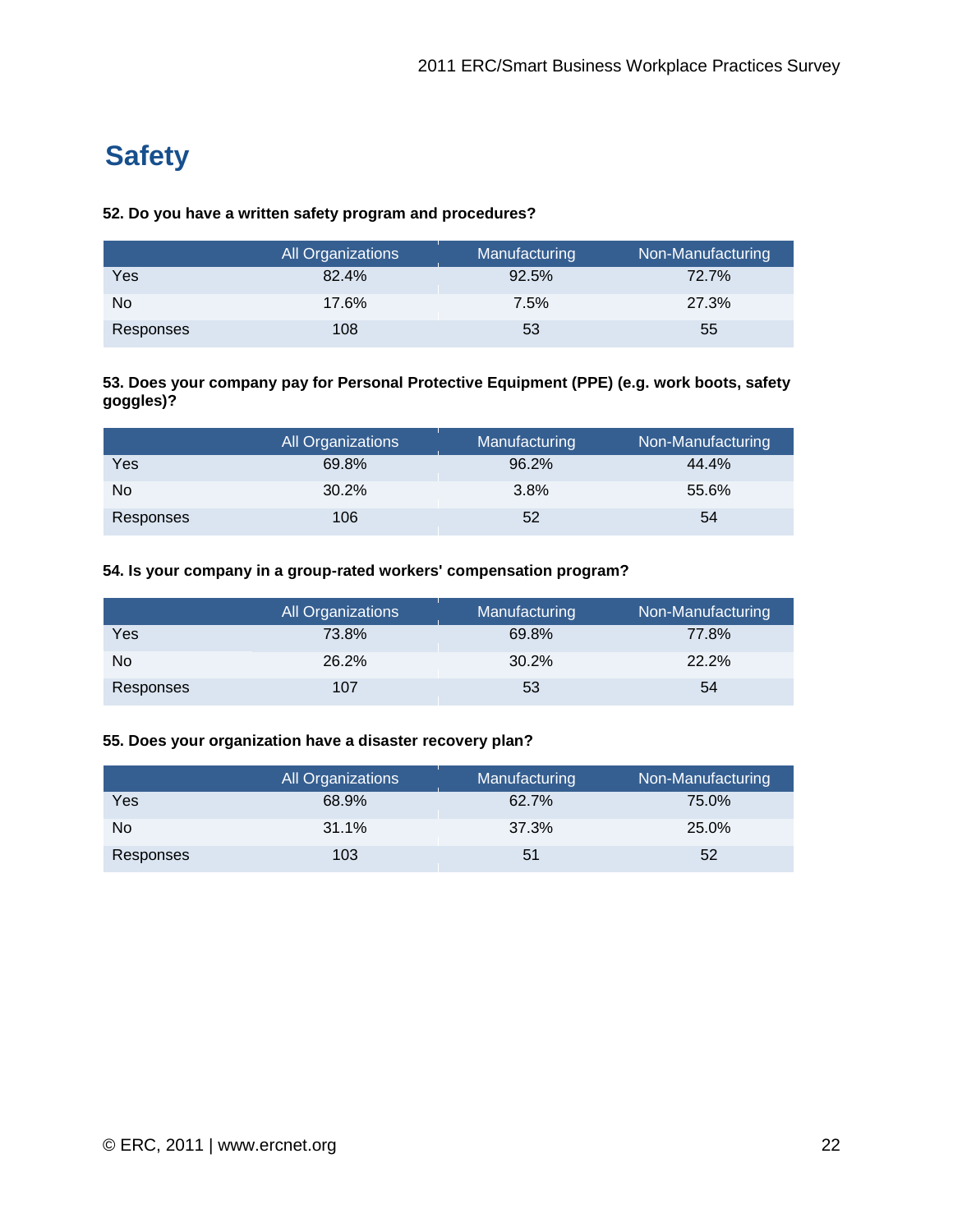## **Other**

**56. Does your company have a written diversity plan (i.e. recruiting initiatives, hiring processes, management training)?**

|                | All Organizations | Manufacturing | Non-Manufacturing |
|----------------|-------------------|---------------|-------------------|
| Yes            | 31.8%             | 30.2%         | 33.3%             |
| N <sub>o</sub> | 68.2%             | 69.8%         | 66.7%             |
| Responses      | 107               | 53            | 54                |

#### **57. Does your company randomly test for substance abuse?**

|                | <b>All Organizations</b> | Manufacturing | Non-Manufacturing |
|----------------|--------------------------|---------------|-------------------|
| Yes            | 32.7%                    | 41.5%         | 24.1%             |
| N <sub>o</sub> | 67.3%                    | 58.5%         | 75.9%             |
| Responses      | 107                      | 53            | 54                |

#### **58. Does your company utilize a time clock system?**

|           | All Organizations | Manufacturing | Non-Manufacturing |
|-----------|-------------------|---------------|-------------------|
| Yes       | 64.2%             | 88.7%         | 39.6%             |
| No        | 35.8%             | 11.3%         | 60.4%             |
| Responses | 106               | 53            | 53                |

#### **59. Does your company utilize any type of human resources information system (HRIS)?**

|           | All Organizations | Manufacturing | Non-Manufacturing |
|-----------|-------------------|---------------|-------------------|
| Yes       | 54.3%             | 56.0%         | 52.7%             |
| No.       | 45.7%             | 44.0%         | 47.3%             |
| Responses | 105               | 50            | 55                |

#### **60. Does your organization employ any type of formal quality improvement process?**

|           | All Organizations | Manufacturing | Non-Manufacturing |
|-----------|-------------------|---------------|-------------------|
| Yes       | 58.5%             | 72.5%         | 45.5%             |
| No.       | 41.5%             | 27.5%         | 54.5%             |
| Responses | 106               | 51            | 55                |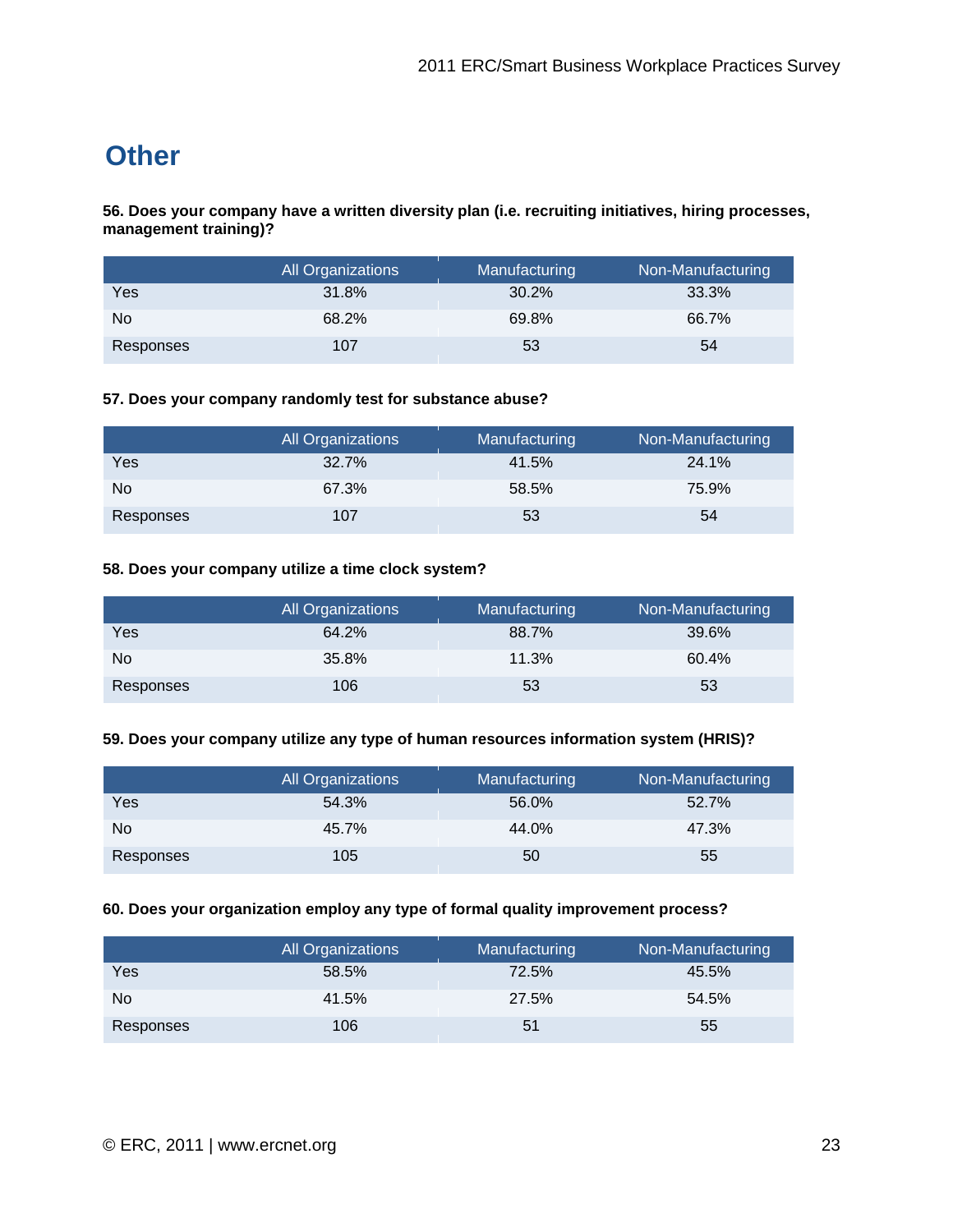|           | <b>All Organizations</b> | Manufacturing | Non-Manufacturing |
|-----------|--------------------------|---------------|-------------------|
| Yes       | 36.2%                    | 31.4%         | 40.7%             |
| No        | 63.8%                    | 68.6%         | 59.3%             |
| Responses | 105                      | 51            | 54                |

#### **61. Has your company received any awards for community involvement in the past two years?**

#### **62. Does your company outsource payroll?**

|           | All Organizations | Manufacturing | Non-Manufacturing |
|-----------|-------------------|---------------|-------------------|
| Yes       | 66.7%             | 73.6%         | 60.0%             |
| No        | 33.3%             | 26.4%         | 40.0%             |
| Responses | 108               | 53            | 55                |

#### **63. Does your company have Employers Practice Liability Insurance?**

|                | All Organizations | Manufacturing | Non-Manufacturing |
|----------------|-------------------|---------------|-------------------|
| Yes            | 92.6%             | 92.9%         | 92.5%             |
| N <sub>o</sub> | $7.4\%$           | 7.1%          | 7.5%              |
| Responses      | 95                | 42            | 53                |

#### **64. Does your organization have any succession plans in place for your top managers?**

|           | All Organizations | Manufacturing | Non-Manufacturing |
|-----------|-------------------|---------------|-------------------|
| Yes       | 45.2%             | 48.0%         | 42.6%             |
| No        | 54.8%             | 52.0%         | 57.4%             |
| Responses | 104               | 50            | 54                |

#### **65. What percent of employees left your organization voluntarily in 2010 (voluntary turnover)?**

|                 | <b>All Organizations</b> | Manufacturing | Non-Manufacturing |
|-----------------|--------------------------|---------------|-------------------|
| Average Percent | 5.9%                     | 4.2%          | 7.4%              |
| Responses       |                          | 44            | 47                |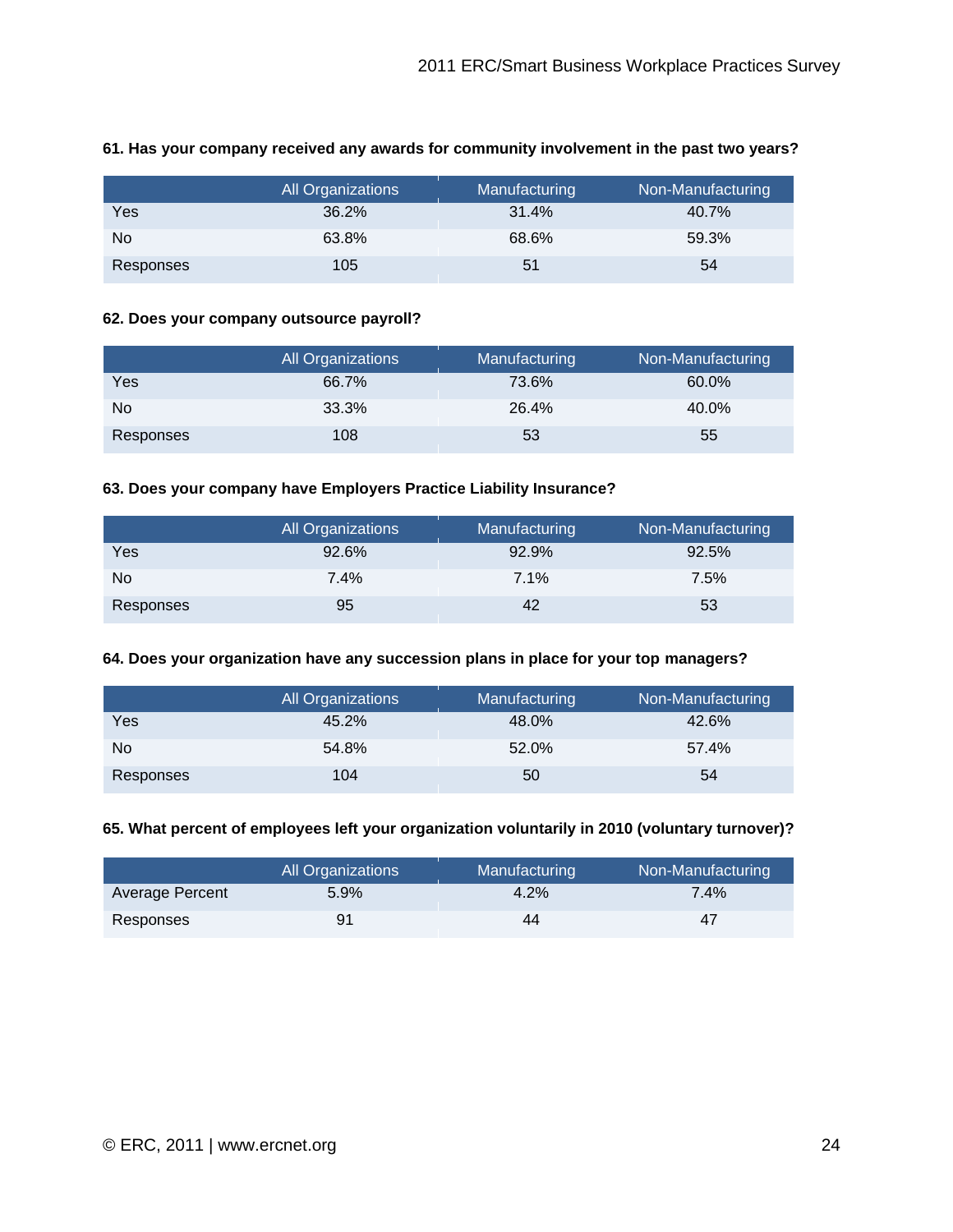## **Respondent Demographics**

|                                 | <b>All Organizations</b> | Manufacturing | Non-Manufacturing |
|---------------------------------|--------------------------|---------------|-------------------|
| Total number of responses       | 108                      | 53            | 55                |
| Average company size in NEO     | 136                      | 143           | 129               |
| Average age of employees in NEO | 44                       | 45            | 43                |
| Average annual sales            | \$106,910,804            | \$150,894,715 | \$44,726,655      |

Counties represented: Ashtabula, Cuyahoga, Geauga, Lake, Lorain, Medina, Portage, Stark, Summit, Wayne

#### **Type of business**

| Count          | Response                  | Count | Response         |
|----------------|---------------------------|-------|------------------|
| 53             | Manufacturing             | 3     | Health/Medical   |
| 10             | Non-Profit                | 2     | Media            |
| 6              | <b>Financial Services</b> | 2     | Retail/Wholesale |
| 5              | <b>Distribution</b>       | 1     | Government       |
| 5              | Insurance/Real Estate     | 1     | Law              |
| 5              | Technology/Software       | 1     | Other For-Profit |
| $\overline{4}$ | Research/Development      | 1     | Payroll          |
| $\overline{4}$ | <b>Social Services</b>    | 1     | Staffing         |
| 3              | Construction              | 1     | Transportation   |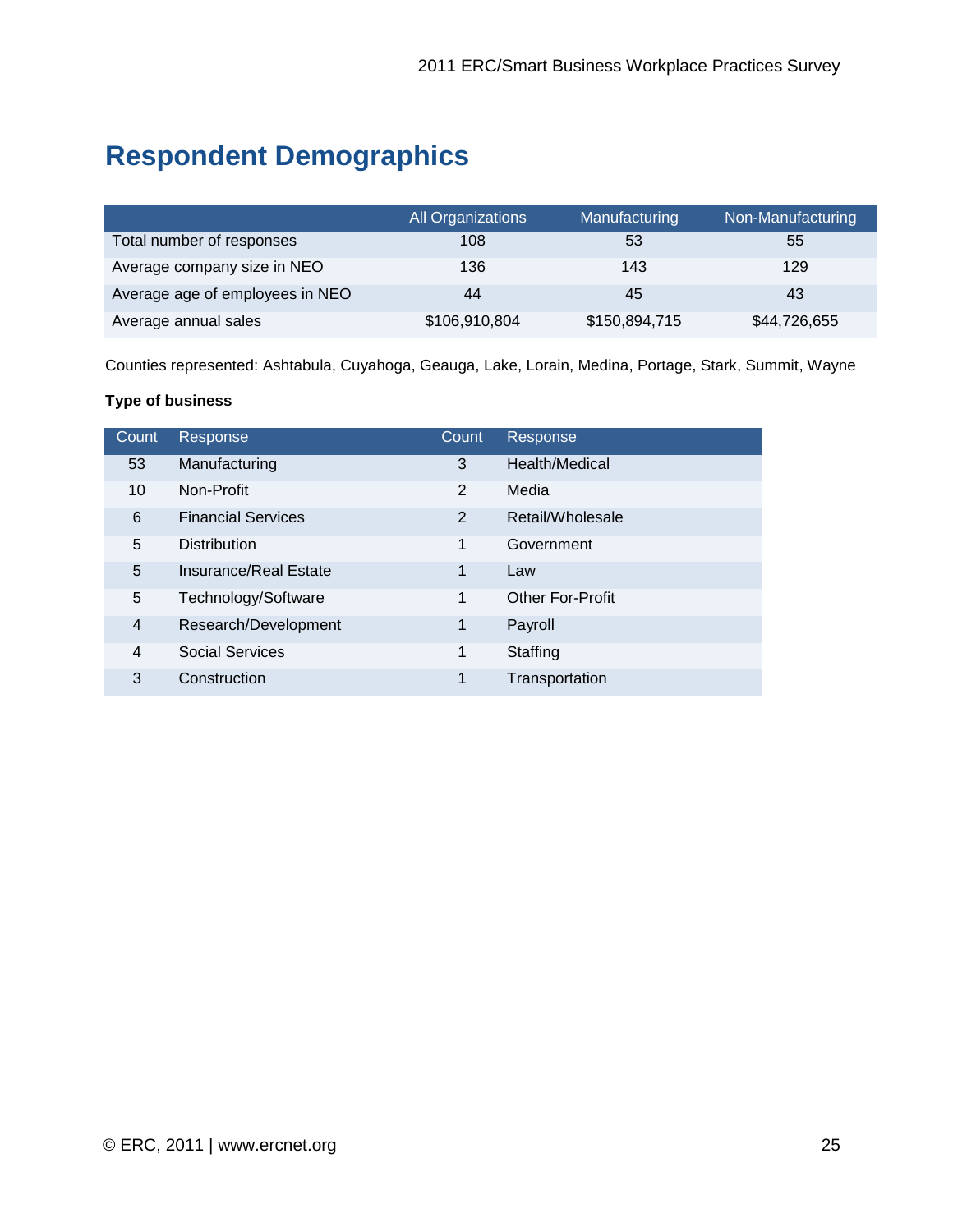### **Participant List**

Aclara RF Systems Adoption Network Cleveland Alcon Tool Company Allen Aircraft Products, Inc. Anchor Manufacturing Group Ashtabula County Medical Center ASM International Automation Plastics BCG & Company Boiler Specialists Inc. C&K Industrial Service C.TRAC information solutions Cast Nylons Limited Catholic Charities Health & Human Services Century Federal Credit Union Chapman & Chapman, Inc. Child Guidance & Family Solutions Clamco Cleveland Hearing & Speech Center Cleveland Housing Network Clinical Research Management Coastal Pet Products, Inc. ColorMatrix Corporation Cornwell Quality Tools Company Cres Cor Dealer Tire, LLC DuPont Vespel Parts & shapes, Inc. Embrace Pet Insurance Enerco Group Inc FFR-DSI, Inc. Firefighters Community Credit Union GLT Companies Gold Key Processing, Inc. Graco, Inc Harley-Davidson Dealer Systems Hartland & Co. HELP Foundation Inc Hose Master LLC Hospice of the Western Reserve Hughes Corp DBA: Weschler Instruments ideastream IER Fujikura, Inc InterDesign, Inc. Interlake Steamship Co. J.L. Moore, Inc. JobServe USA Corporation Joy Mining Machinery Kerr Lakeside Inc. Kichler Lighting Kobelco Stewart Bolling, Inc. Lake County Council on Aging

Lifeshare Community Blood Services Logan Clutch Corporation Lumitex, Inc. Majestic Steel USA Malco Products Inc Mature Services, Inc. Meister Media Worldwide Melin Tool Company Multi-Wing America National Safety Apparel, Inc. Neff-Perkins Company Neundorfer, Inc. Novolyte Technologies NSL Analytical Services, Inc. O.R.C.A, Oakwood Laboratories, LLC Oswald Companies OurPet's Company PCC Airfoils, LLC PRC Medical, LLC Preformed Line Products Company Process Technology Quality Electrodynamics, LLC Radix Wire Company Ranpak Corp. RBB Systems Inc. Research Organics, Inc. Rhenium Alloys, Inc. Ricerca Biosciences, LLC Scovil Hanna Corporation Selman & Company Shaker Heights Public Library Stanley Assembly Technologies Strang Corporation Sunpro SupplyOne Cleveland, Inc. Szarka Financial Management Talan Products, Inc. The Ahola Corporation The Brewer-Garrett Company The Burton D. Morgan Foundation The Master Products Company The Robbins Company Thopmson HIne LLP TimeKeeping Systems, Inc. TOA Technologies, Inc. Towlift, Inc Trelleborg Sealing Profiles United Way of Greater Cleveland USG Interiors, Inc. Virtual Hold Technology

© ERC, 2011 | www.ercnet.org 26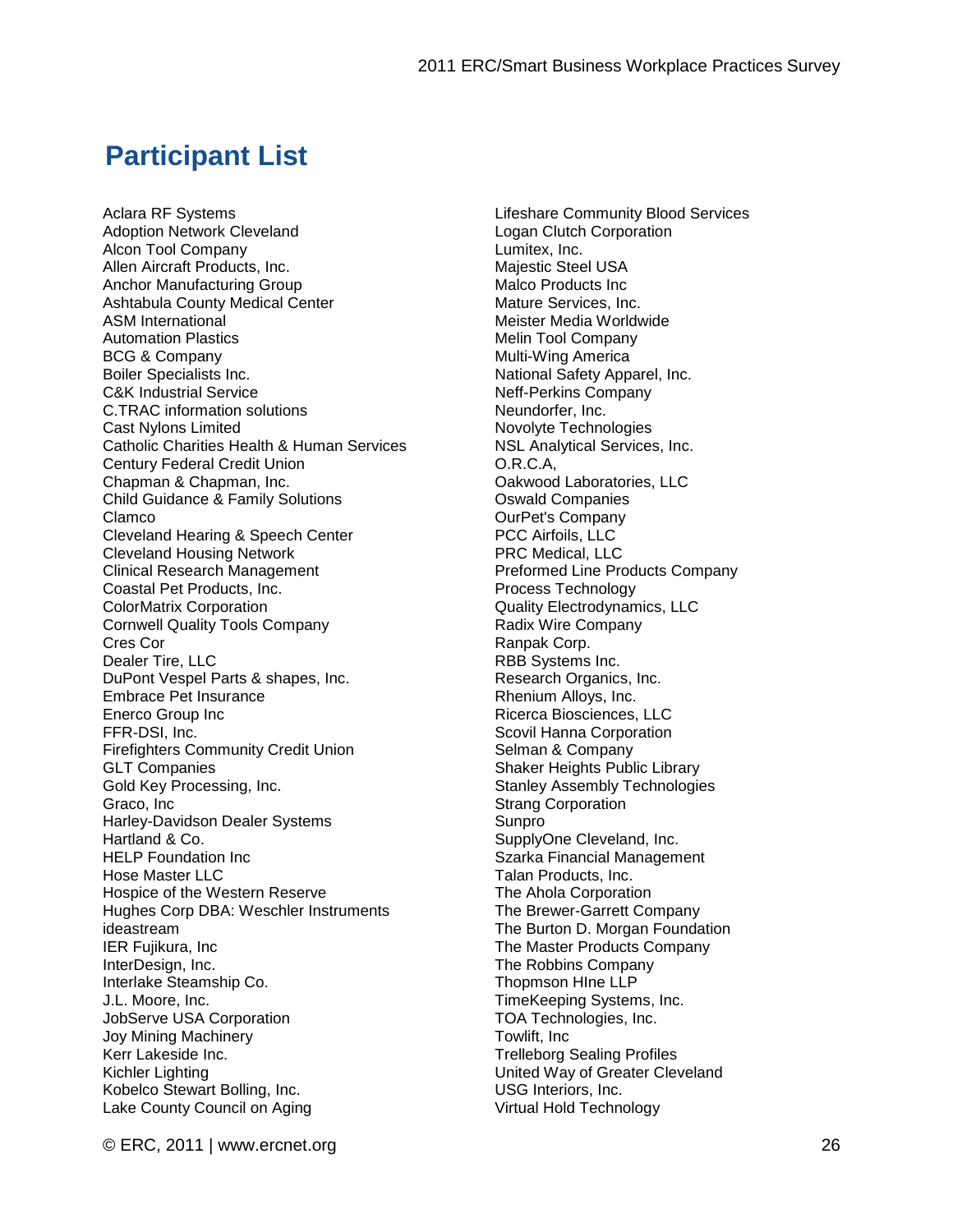Volk Optical Inc. Waxman Consumer Products Group Inc. Weston

Wire Products Company, Inc. Zion Industries, Inc